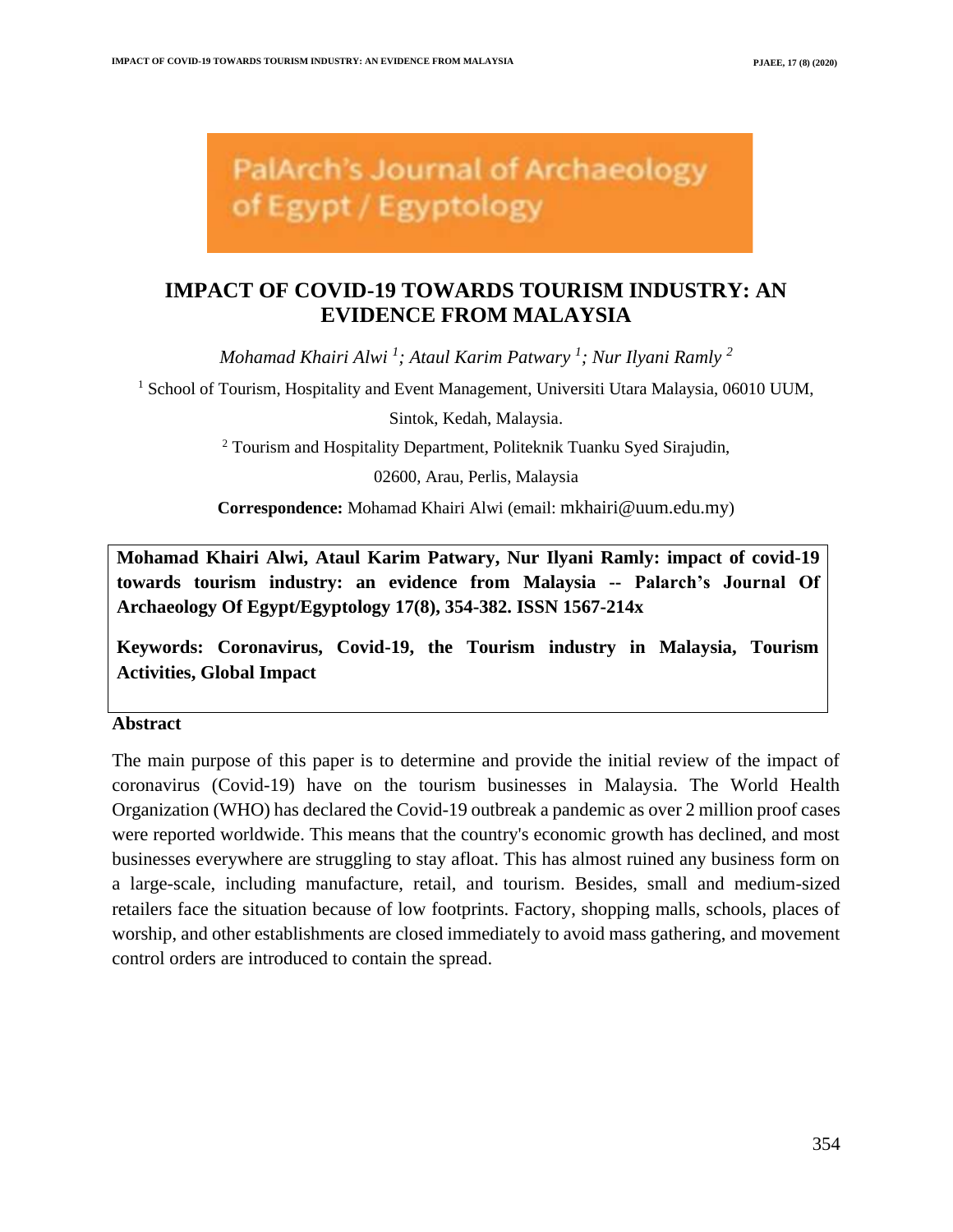## **INTRODUCTION**

Ever since the World Health Organization (WHO) finally declared the Novel Coronavirus (Covid-19) outbreak as a global pandemic on March 11, 2020, lives have been interrupted, and global economic activities have disrupted. As of April 20, 2020, the Covid-19 outbreak originated in Wuhan, Hubei Province, China, which has reached 184 countries, affecting 2,406,781 persons, with 165,273 deaths and 628,914 recovered cases worldwide. In ASEAN, the numbers too are rising, with more than 29 660 confirmed cases and more than 1,144 deaths reported by April 20 (ASEAN, 2020).

Purportedly spreading from a farmer's market in Wuhan, the local cluster of victims spread the Covid-19 virus across the city to the region, to the country, and beyond China's borders. The deadly virus has thrown a veil of terror, dimness, and death around the world, infectious countries and areas without proper pandemic strategies and forcing foreign and local medical organizations and local governments into switching tactics, to react at different speeds to the spread of the virus without national or international coordination (ASEAN, 2020). The outbreak affects the sector and industries that engage with bigger scale production and manufacturing equipped with manpower. As mass gathering will lead to the spread of the virus, many are forced to stay and work from home, yet not every industry can do so, considering not employees can acquire proper Wi-Fi connection at home and other component related.

While the health sector may continue to sustain and may even become stronger once the outbreak of Covid-19 is resolved, it might not be the case for many other industries currently affected, especially the tourism industry. The most remote likelihood that such disease may occur despite SARS that happened less than twenty years ago has never been taken into account in these fields; thus, most of them are unprepared (Murallitharan, 2020). Covid-19 would have a significant global impact on tourism. In 2020, international tourist arrivals could be reduced by 20-30% globally, from 1.46 billion tourist arrivals in 2019 to just 1.02-1.17 billion tourists this year, according to the UN World Tourism Organization (2020). It could lead to financial losses in international tourism exports of \$300 billion to \$450 billion (UNWTO, 2020). Due to the Covid-19 outbreak, Malaysia reported an estimated total loss of RM 3.37 million alone from January to February in the tourism sector (Dzulkifly, 2020).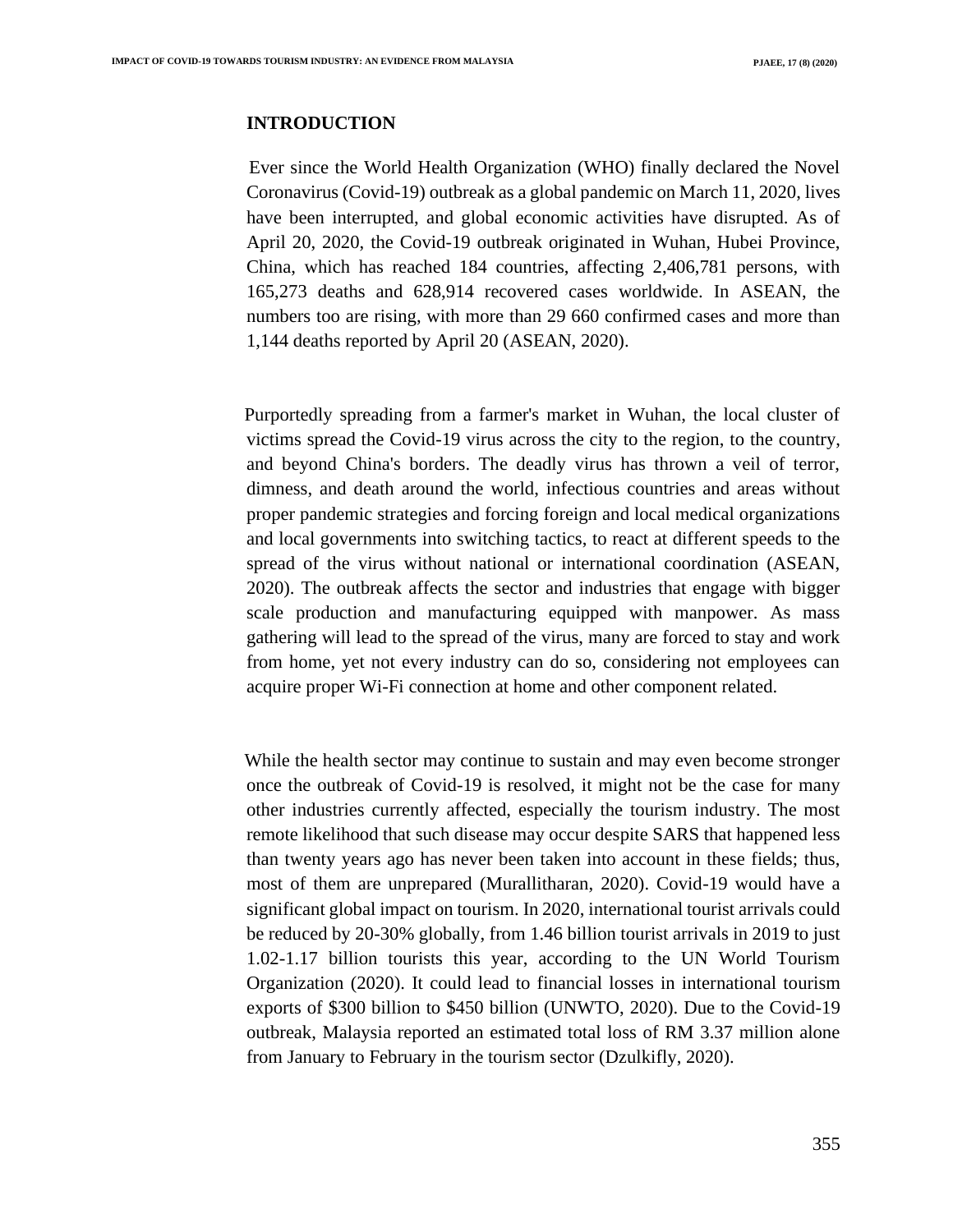## **RESEARCH METHODOLOGY**

Secondary data are gathered to conduct this research. Existing data and information are analyzed and reviewed. Existing research papers and information related to the research title are reviewed, and relevant and related data and information are extracted. The initial step in investigating the impact of Covid-19 on the tourism industry in Malaysia was to analyze the related papers and new articles related to understand the degree of damage that the pandemic brought upon and recognize the threats. Within this process, applicable information is gathered through internet search from reliable search engines, online news portal, and announcement and publication made by government officials. Among the keywords used in the process are 'covid-19 impact on the economy', 'impact of covid-19 on tourism', 'tourism recovery program,' 'global impact of coronavirus,' 'current state of the tourism industry in Malaysia', and other related aspects. Most of the article reviewed is focus on the impact of the pandemic on the tourism industry as a whole on a global scale, and several highlighted the impact on Malaysia directly.

This paper focuses on the impact of Covid-19 on the tourism industry in Malaysia and outlining the control it has over the airlines, hotels, and travel and tours. A review of the current statistical information is studied to see the changes that occur over the past couple of months since the outbreak has begun. At the same time, this paper will discuss on the mitigation and recovery action introduce by UNWHO, focus on the stimulus package that announced by the government and suggests several strategic guidelines for tourism stakeholders and tourism player to consider for the recovery on the industry.

#### **Coronavirus: The current state**

At the time of writing on June 27, 2020, a total of 8,616 cases confirmed with 187 positive cases that were currently undergoing treatment have been identified in Malaysia. Of those, 8,308 have recovered, while 121 have passed away (MOH, 2020) (Figure 1). In response, Malaysian authorities issued a two-week Movement Control Order (MCO) on March 18, 2020. Businesses and services deemed to be non-essential were asked to shut down. Interstate travel was not allowed, and any public sporting, religious events, and gatherings were canceled.

Nearly 10 million people are infected COVID 19 worldwide. The United States (US) is the most affected by the pandemic, which contributes to 2.5 million cases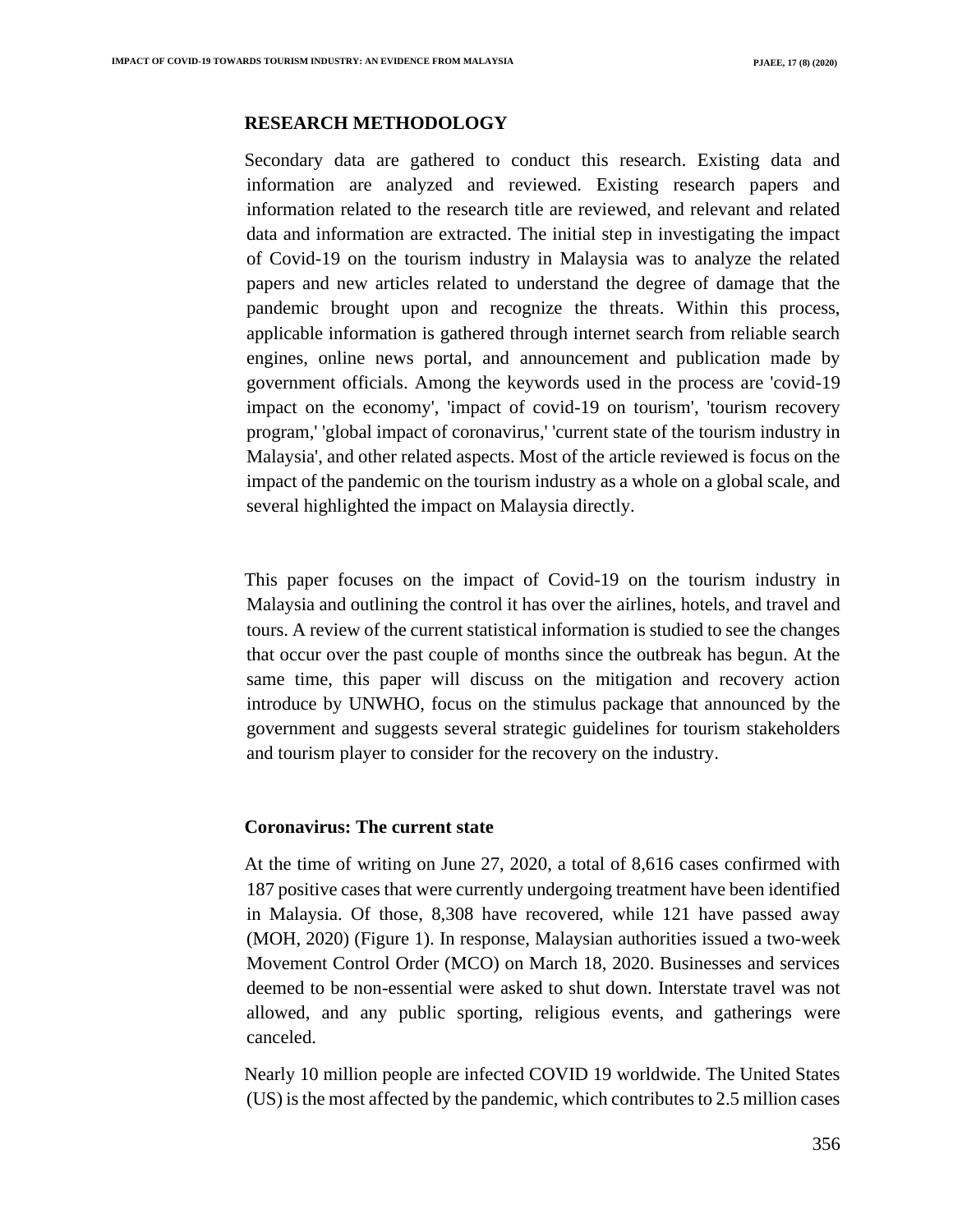and recorded the highest death toll of 127,640 in the world. The number of cases in Brazil has surpassed 1 million, with 56,109 numbers of deaths to date and has surpassed the United Kingdom's (UK) death toll at 43,414 (Figure 2). Currently, of the 120 vaccine studies conducted, only 13 cases have reached clinical trials, of which 5 (US), 3 (China), 2 (UK), and 1 in Germany, Russia, Australia (MOH, 2020).

| JUMLAH KESELURUHAN TABURAN KES COVID - 19 DI MALAYSIA<br>Sehingga 27 Jun 2020, 12 tengah hari |                    |                                          |                                                       |                      |                  |                           |                         |
|-----------------------------------------------------------------------------------------------|--------------------|------------------------------------------|-------------------------------------------------------|----------------------|------------------|---------------------------|-------------------------|
| Kes terdahulu                                                                                 | 8,606              |                                          | 27 Jun 2020                                           |                      | Kes Baharu       | Jumlah<br>Keseluruhan     | Peratus                 |
| <b>Kes baharu</b>                                                                             | 10                 | Jumlah kes kematian                      |                                                       |                      | <b>Tiada kes</b> | 121                       | 1.40%                   |
| JUMLAH KES POSITIF KESELURUHAN:                                                               |                    | Kes telah sembuh dan discaj<br>14 baharu |                                                       |                      |                  | 96.43%                    |                         |
| 8,616 (1.17%)                                                                                 |                    |                                          | Kes sedang dirawat di hospital                        |                      |                  | 187                       | 2.17%                   |
|                                                                                               |                    |                                          | <b>Kes di Intensive Care Unit (ICU)</b>               |                      |                  | $\mathbf{z}$              | 0.02%                   |
| Jumlah Individu Disampel: 739,458                                                             |                    |                                          | Kes yang memerlukan bantuan<br>pernafasan (intubated) |                      |                  | $\Omega$                  |                         |
|                                                                                               |                    |                                          | TABURAN KES MENGIKUT NEGERI                           |                      |                  |                           |                         |
| Negeri                                                                                        | Kes<br>25 Jun 2020 | Kes<br>26 Jun 2020                       | <b>Kes Baharu</b><br>27 Jun 2020                      | <b>Kumulatif Kes</b> |                  | Kematian<br><b>Baharu</b> | Kumulatif<br>Kematian   |
| W.P Kuala Lumpur                                                                              | $\Omega$           | $\mathbf{1}$                             | 4(1)                                                  | 2,435 (152)          |                  |                           | 18                      |
| Selangor                                                                                      | 2(2)               | 2(2)                                     | 3(2)                                                  | 2,039 (133)          |                  |                           | 24                      |
| Negeri Sembilan                                                                               | $\bf{0}$           | $\bf{0}$                                 | $\mathbf{1}$                                          | 1,016 (169)          |                  |                           | $\overline{\mathbf{g}}$ |
| Johor                                                                                         | $\mathbf{1}$       | 2(2)                                     | $\sigma$                                              | 691 (36)             |                  |                           | 20                      |
| Sarawak                                                                                       | $\Omega$           | $\mathbf{0}$                             | $\bf{0}$                                              | 570 (14)             |                  | ۰                         | 17                      |
| Sabah                                                                                         | $\overline{0}$     | $\theta$                                 | 2(1)                                                  | 368(1)               |                  | ۰                         | 7                       |
| Pahang                                                                                        | $\overline{0}$     | $\overline{0}$                           | $\bf{0}$                                              | 365                  |                  | ٠                         | 7                       |
| Perak                                                                                         | $\overline{0}$     | $\overline{0}$                           | $\bf{0}$                                              | 258                  |                  | ۰                         | 6                       |
| Melaka                                                                                        | $\Omega$           | $\mathbf{o}$                             | $\mathbf{0}$                                          | 256(76)              |                  | ٠                         | 5                       |
| Kelantan                                                                                      | 1(1)               | $\bf{0}$                                 | $\bf{0}$                                              | 157(1)               |                  |                           | 3                       |
| <b>Pulau Pinang</b>                                                                           | $\bf{0}$           | $\bf{0}$                                 | $\bf{0}$                                              | 121                  |                  |                           | 1                       |
| Terengganu                                                                                    | $\overline{0}$     | $\bf{0}$                                 | $\overline{0}$                                        | 111                  |                  |                           | п                       |
| W.P Putrajaya                                                                                 | $\overline{0}$     | $\overline{0}$                           | $\overline{0}$                                        | 97 (38)              |                  | ٠                         | π                       |
| Kedah                                                                                         | $\overline{0}$     | 1(1)                                     | $\overline{0}$                                        | 97(2)                |                  |                           | П                       |
| Perlis                                                                                        | $\bf{0}$           | $\bf{0}$                                 | $\circ$                                               | 18                   |                  | ۰                         | $\overline{\mathbf{z}}$ |
| W.P Labuan                                                                                    | $\overline{0}$     | $\bf{0}$                                 | $\overline{0}$                                        | 17                   |                  | ۰                         | $\bullet$               |
| <b>JUMLAH</b>                                                                                 | 4(3)               | 6(5)                                     | 10(4)                                                 | 8,616 (622)          |                  |                           | 121                     |

Figure 1: Distribution of total COVID-19 cases in Malaysia as of June 27, 2020 Source: Ministry of Health of Malaysia, 2020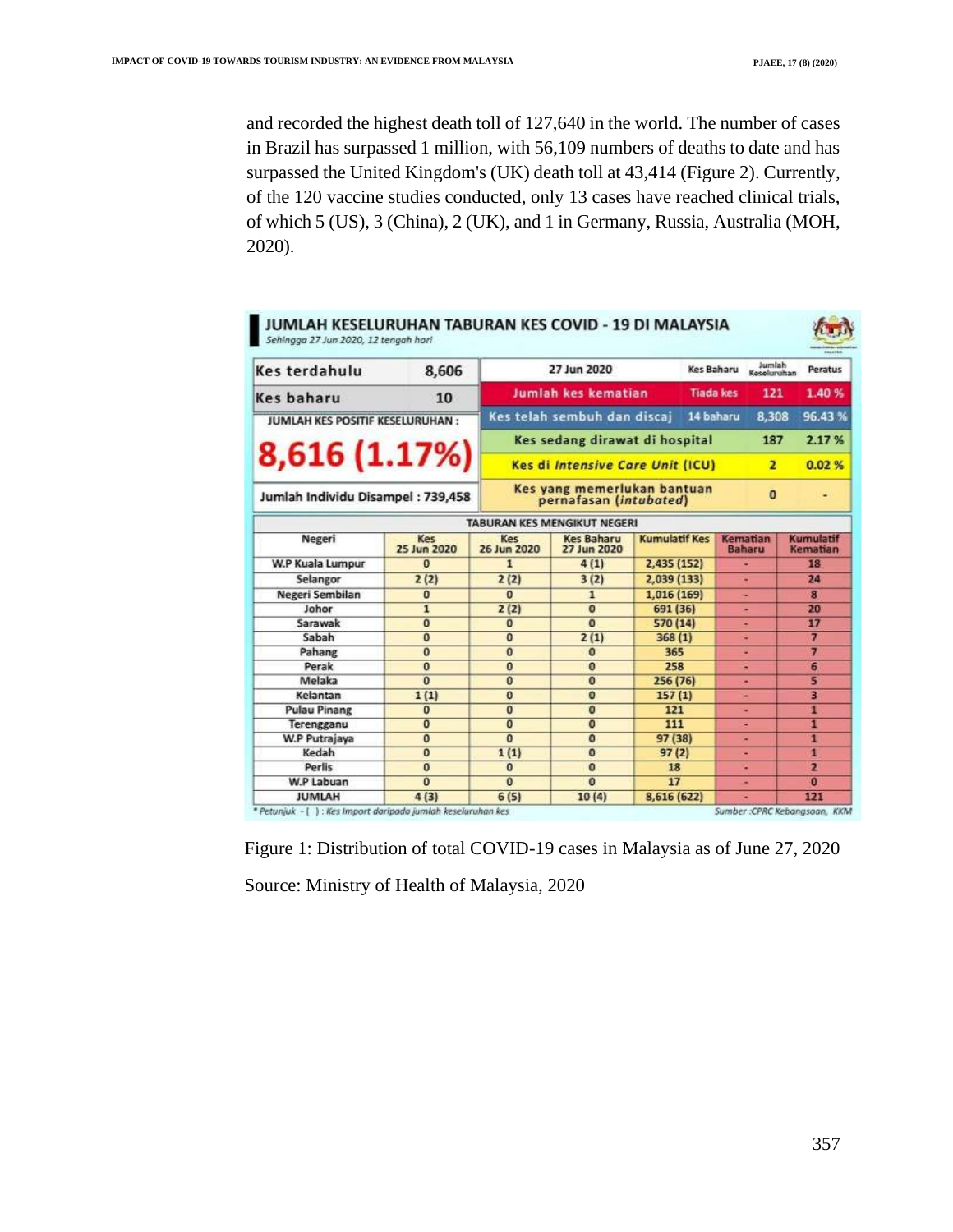#### **CORONA VIRUS DISEASE 19 (COVID-19)** 行

Jumlah keseluruhan kes:<br>Iose cases<br>Duria / Piorlande 9,922,170

Jumlah kematian keseluruhan:<br>Irakdeeta<br>Daria/Woddwide 497,209<sub>501%</sub>

Jumlah kes sembuh:<br>Tatalasswert ores<br>Dana/Weissate 5,175,189<sub>63,16%</sub> Negara yang terlibat: 210

Jumlah kes sembuh:<br>Tos lecolestones 8,308 PREASTER

| Negara<br>Country          | bit. kins.<br>of rates | <b>BIL</b> kemallan<br>No at terms | <b>Negara</b><br>Country | Bil. kes<br>NO. OF DENSIT | <b>El.</b> kemation<br><b>NEW INVESTIGATION</b> | <b>Negara</b><br>Country       | Bill, licers<br>Not of cuses.         | <b>Abuddheatte</b> | <b>Bil.</b> kernafian |
|----------------------------|------------------------|------------------------------------|--------------------------|---------------------------|-------------------------------------------------|--------------------------------|---------------------------------------|--------------------|-----------------------|
| Amerika Svarikat 2.553.068 |                        | 127,640                            | Panama                   | 29.905 575                |                                                 | Gabon                          |                                       | 5.209              | 40                    |
| Brazil                     | 1,280.054              | 56.109                             | <b>Republik Dominika</b> | 29.764 712                |                                                 | Venezuela                      |                                       | 4,779              | 41                    |
| Rusia                      | 627.646                | 8.969                              | Bolivia                  | 29.423 934                |                                                 | Diibouti                       |                                       | 4,643              | 52                    |
| India                      | 509,753                | 15,700                             | Romania                  |                           | 25.697 1.579                                    | <b>Bulgaria</b>                |                                       | 4.513              | 215                   |
| <b>United Kingdom</b>      | 309,360                | 43,414                             | Ireland                  |                           | 25.414 1.730                                    | Kyrgyzstan                     |                                       | 4,513              | 46                    |
| Sepanyol                   | 294,985                | 28,338                             | <b>Bahrain</b>           | 24,805 73                 |                                                 | Luxembourg                     |                                       | 4,173              | 110                   |
| Peru                       | 272.364                | 8.939                              | Armenia                  | 23,909 421                |                                                 | Hungary                        |                                       | 4,138              | 578                   |
| Chile                      | 263,360                | 5.068                              | Nigeria                  | 23,298 554                |                                                 | <b>Bosnia Herzegovina</b>      |                                       | 3,935              | 178                   |
| Itali                      | 239.961                | 34.708                             | Israel                   | 22,800 314                |                                                 | Mauritania                     |                                       | 3.907              | 120                   |
| Iran                       | 217.724                | 10,239                             | Kazakhstan               | 20.319 150                |                                                 | Greece                         |                                       | 3,343              | 191                   |
| Mexico                     | 208.392                | 25.779                             | Jeoun                    | 18,197 969                |                                                 | Central African Republic 3,340 |                                       |                    | 40                    |
| Pakistan                   | 198,883                | 4.035                              | Austria                  | 17,522 698                |                                                 | <b>French Guiana</b>           |                                       | 3,270              | 11                    |
| Turkey                     | 194.511                | 5.065                              | <b>Honduras</b>          | 15,994 471                |                                                 | Thailand                       |                                       | 3.162              | 58                    |
| Germany                    | 194.399                | 9.026                              | Ghana                    | 15.834 103                |                                                 | Somalia                        |                                       | 2,878              | 90                    |
| Arab Saudi                 | 174,577                | 1,474                              | Guatemala                | 15,828 672                |                                                 | <b>Costa Rica</b>              |                                       | 2,836              | 12                    |
| Perancis                   | 162.936                | 29,778                             | Moldova                  | 15,776 515                |                                                 | Croatia                        |                                       | 2.539              | 107                   |
| Bangladesh                 | 133.978                | 1.695                              | Azerbaijan               | 15.369 187                |                                                 | Mayotte                        |                                       | 2,508              | 32                    |
| Afrika Selatan             | 124,590                | 2.340                              | Serbia                   | 13,565 265                |                                                 | Cuba                           |                                       | 2.325              | 85                    |
| Kanada                     | 102.794                | 8,508                              | Algeria                  | 12,685 885                |                                                 | Maldives                       |                                       | 2,283              | 8                     |
| Qatar                      | 92.784                 | 109                                | Denmark                  | 12,675 604                |                                                 | Albania                        |                                       | 2.269              | 51                    |
| Colombia                   | 84,442                 | 2.811                              | Korea Selatan            | 12,653 282                |                                                 | Nicaragua                      |                                       | 2.170              | 74                    |
| China                      | 83,483                 | 4.634                              | Cameroon                 | 12.592 313                |                                                 | Mali                           |                                       | 2.060              | 113                   |
| Sweden                     | 65,137                 | 5.280                              | Nepal                    | 11,755 27                 |                                                 | Srl Lanka                      |                                       | 2.014              | 11                    |
| Mesir                      | 62,755                 | 2,620                              | Maghribi                 | 11,633 218                |                                                 | <b>Equatorial Guinea</b>       |                                       | 2.001              | 32                    |
| Belgium                    | 61.106                 | 9.731                              | Czechia                  | 11.044 349                |                                                 | Jain-Jain/ Dinux               |                                       | 712                | 13                    |
| Belarus                    | 60,713                 | 373                                | Sudan                    | 9,257                     | 572                                             | <b>Napol dersionard</b>        |                                       |                    |                       |
| Argentina                  | 55,343                 | 1.184                              | Norway                   | 8,832                     | 249                                             |                                | Bilangan negara di bawah 1,500 kes:   |                    |                       |
| Ecuador                    | 53,856                 | 4.406                              | <b>Ivory Coast</b>       | 8,739                     | 64                                              |                                | Countries with 1.500 cases and below: |                    |                       |
| Indonesia                  | 52,812                 | 2.720                              | Malaysia                 | 8,616                     | $12140 -$                                       |                                |                                       |                    |                       |
| <b>Belanda</b>             | 50,005                 | 6.103                              | Australia                | 7.641                     | 104                                             | 11-5000<br>62                  | ISO1-1000 11001-1300<br>20            | 10                 | (1501-200)<br>12      |
| <b>UAE</b>                 | 46.973                 | 310                                | <b>Uzbekistan</b>        | 7,490                     | 20                                              |                                |                                       |                    |                       |
| Kuwait                     | 43,703                 | 341                                | Finland                  | 7.191                     | 328                                             |                                |                                       |                    |                       |
| Singapura                  | 43.246                 | 26                                 | Congo (Kinshasa)         | 6.552                     | 149                                             | (Dikemaskini pada 27 Jun 2020) |                                       |                    |                       |
| <b>Ukraine</b>             | 42,065                 | 1.110                              | <b>Senegal</b>           | 6,354                     | 98                                              | (Updated at 22 June 2020)      |                                       |                    |                       |
| Iraq                       | 41,193                 | 1,559                              | North Macedonia          | 5,758                     | 268                                             |                                |                                       |                    |                       |
| Portugal                   | 40,866                 | 1.555                              | Tallkistan               | 5,747                     | 52                                              |                                |                                       |                    |                       |
| Oman                       | 36,034                 | 153                                | El Salvador              | 5,727                     | 143                                             |                                |                                       |                    |                       |
| Filipina                   | 34,803                 | 1.236                              | Haiti                    | 5,722                     | 98                                              |                                |                                       |                    |                       |
| Poland                     | 33,714                 | 1,435                              | Kenya                    | 5,533                     | 137                                             |                                |                                       |                    |                       |
| Switzerland                | 31,486                 | 1.962                              | Ethiopia                 | 5.425                     | 89                                              |                                |                                       |                    |                       |
| Afghanistan                | 30,616                 | 703                                | Guinea                   | 5,260                     | 29                                              |                                |                                       |                    |                       |

Sumber: CPRC Kebangsaan dan WHO

**UKK MOH** 

Figure 2: Number of cases reported worldwide as of June 27, 2020

Source: Ministry of Health of Malaysia, 2020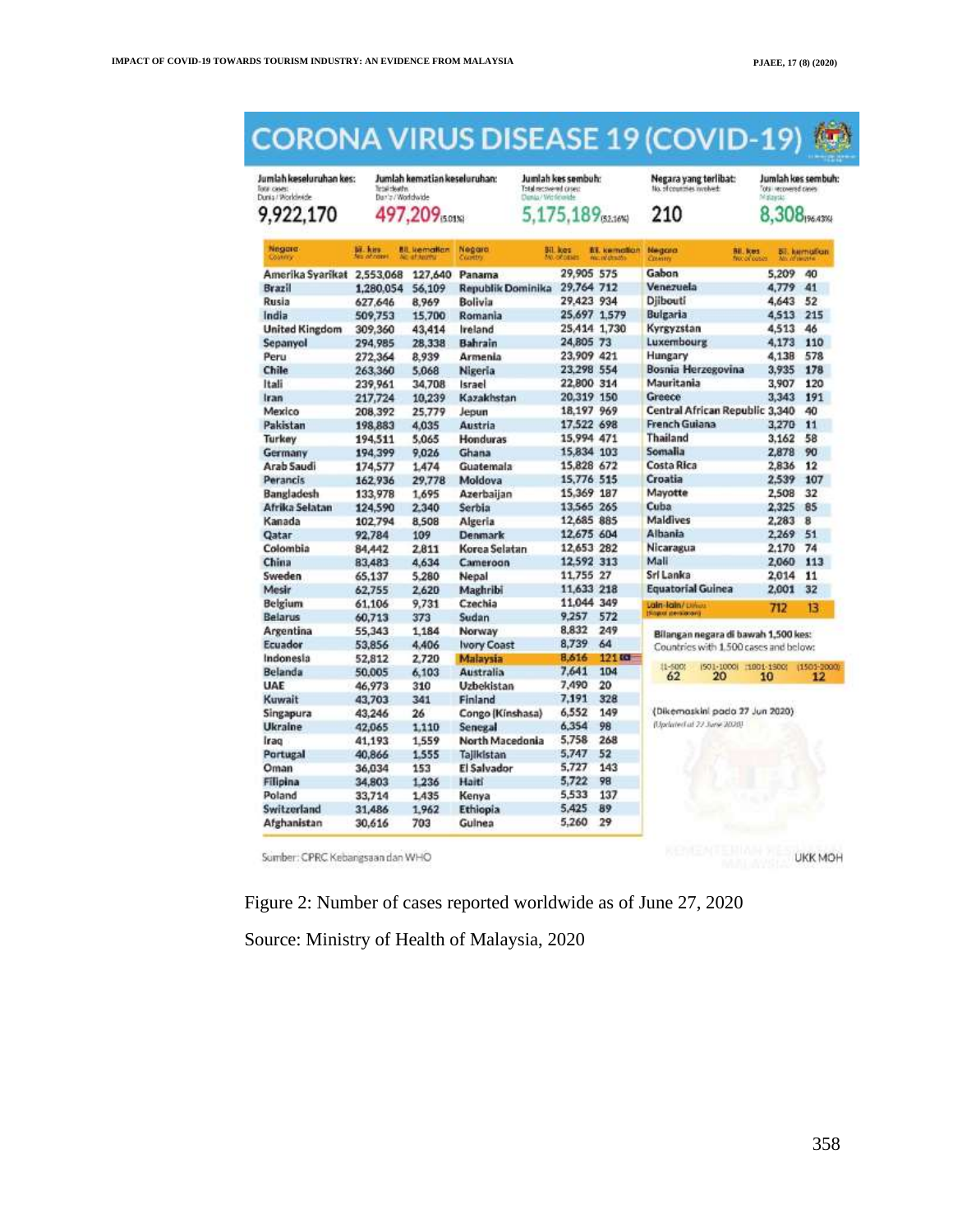### **IMMEDIATE REACTION DUE TO COVID-19 OUTBREAK**

#### *Quarantine and social distancing*

Introducing quarantine measures early in an outbreak may delay the introduction of the disease to a country or area or may delay the peak of an epidemic in an area where local transmission is ongoing, or both. However, if not implemented properly, quarantine may also create additional sources of contamination and dissemination of the disease. In the context of the current COVID-19 outbreak, the global containment strategy includes the rapid identification of laboratoryconfirmed cases and their isolation and management either in a medical facility or at home. WHO recommends that contacts of patients with laboratoryconfirmed Covid-19 be quarantined for 14 days from the last time they were exposed to the patient. For the purpose of implementing quarantine, a contact is a person who is involved in any of the following from 2 days before and up to 14 days after the onset of symptoms in the patient (WHO, 2020):

- Having face-to-face contact with a Covid-19 patient within 1 meter and for >15 minutes;
- Providing direct care for patients with Covid-19 disease without using proper personal protective equipment;
- Staying in the same close environment as a Covid-19 patient (including sharing a workplace, classroom, or household or being at the same gathering) for any amount of time;
- Traveling in close proximity with (that is, within 1 m separation from) a Covid-19 patient in any kind of conveyance; and
- Other situations, as indicated by local risk assessments.

### *Movement Control Order*

"According to research carried out for the new report, as of April 6, 96% of all worldwide destinations have introduced travel restrictions in response to the pandemic. Around 90 destinations have completely or partially closed their borders to tourists, while a further 44 are closed to certain tourists depending on the country of origin," UNWTO said.

On March 16, 2020, the Prime Minister of Malaysia announced the Movement Control Order (MCO). The initial period of the order takes place from March 18, 2020, until March 31, 2020, for the duration of 14 days. The order aims to contain the pandemic spread. Among the orders is (Prime Minister Office,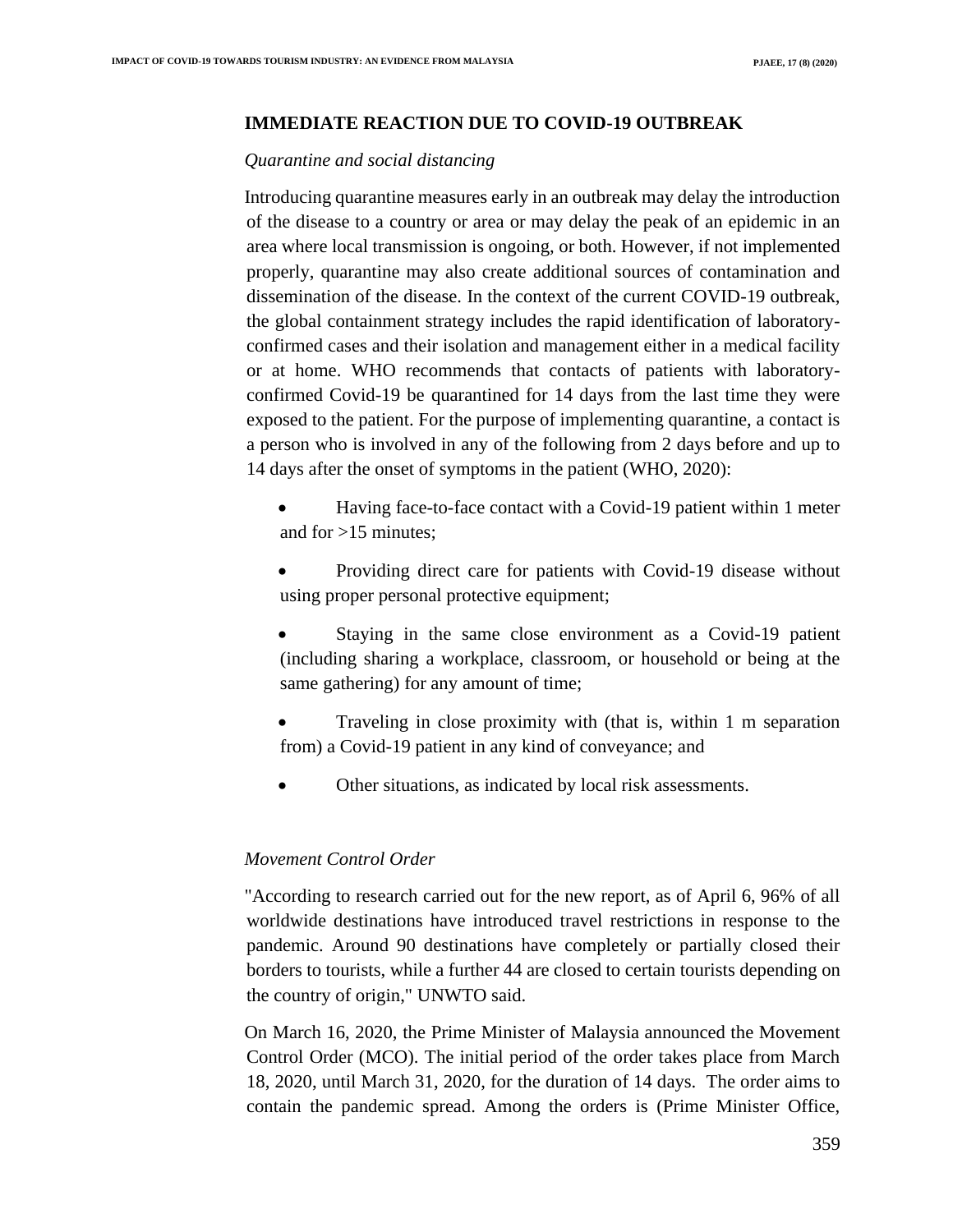#### 2020):

• All residents and visitors within the area are forbidden from exiting their homes during the order;

• Non-residents and visitors outside the area cannot enter into the area subjected to the order;

- All businesses are shut down;
- Adequate food supplies will be given by the authorities during the 14 day-order to all residents;
- A medical base will be established within the area;
- All roads into the area are blocked.

### **IMPLEMENTATION PHASES**

Starting from June 10, 2020, the Conditional Movement Control (CMCO) will be supplemented by the Recovery Movement Control (RMCO), which will be strengthened with more lenient controls until August 31, 2020. The CMCO will be supplemented by the Rehabilitation Movement Control Order (RMCO), which will be strengthened with more lenient controls between June 10, 2020, and August 31, 2020. The majority of business sectors will resume their business activities as normal by implementing strict Operating Procedures (SOPs) as outline by the Ministry of Health with close monitoring by the government. The CMCO will be supplemented by the Rehabilitation Movement Control Order (RMCO), which will be strengthened with more lenient controls between June 10, 2020, and August 31, 2020. The majority of business sectors will resume their activities as normal by implementing strict SOPs from June 10, 2020. Any improvements or changes to the SOPs or regulations are periodically announced.

| Table 1: Malaysia's Movement Control Order Phase |
|--------------------------------------------------|
|--------------------------------------------------|

| Phases | <b>Implementation Phases</b>           | Date of Execution  |
|--------|----------------------------------------|--------------------|
|        | <b>Movement Control</b><br>Order (MCO) | 18 - 31 March 2020 |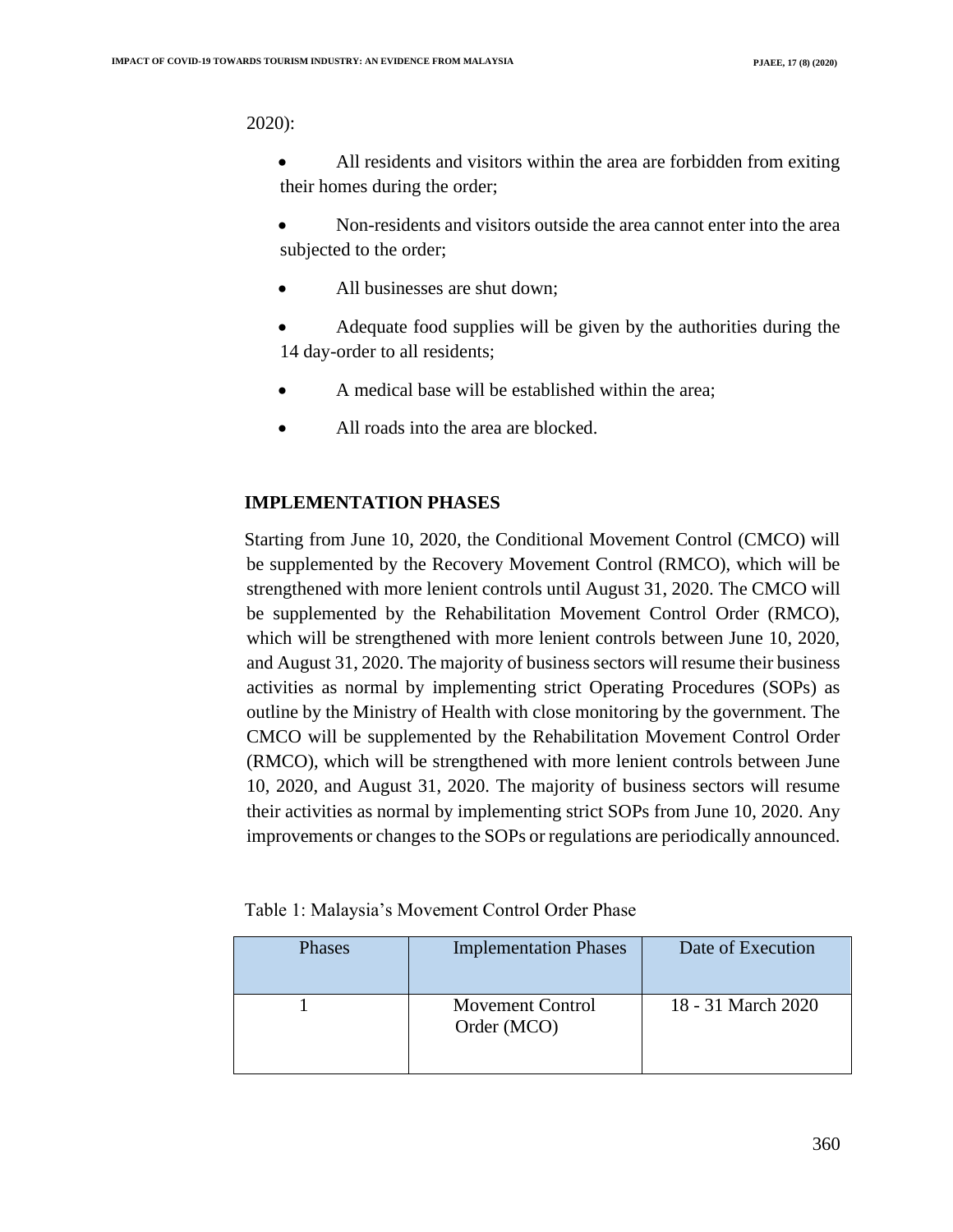| $\overline{2}$ | <b>Movement Control</b><br>Order (MCO)              | 01 - 14 April 2020           |
|----------------|-----------------------------------------------------|------------------------------|
| 3              | Movement Control<br>Order (MCO)                     | 15 - 2 April 2020            |
| $\overline{4}$ | <b>Movement Control</b><br>Order (MCO)              | April 29 - May 3, 2020       |
| 5              | <b>Conditional Movement</b><br>Control Order (CMCO) | 4 - 11 May 2020              |
| 6              | <b>Conditional Movement</b><br>Control Order (CMCO) | May 12 - June 9, 2020        |
| $\overline{7}$ | <b>Recovery Movement</b><br>Control Order (RMCO)    | June 10 - August 31,<br>2020 |

Sources: PMO, 2020

## **DIRECT IMPACT OF COVID-19 TOWARDS MALAYSIAN TOURISM INDUSTRY**

Adventure Travel Trade Association (ATTA) (2020) mentioned that companies and organizations throughout the tourism industry are struggling and are not immune to this crisis. Ironically, the mere thing that the industry is dependent on to generate revenue is unachievable in the face of social restrictions, making finance matters exacerbate with each passing day as movement and travel banned are imposed. Revenues have declined significantly, and expenditure is still ongoing. Cash-flow is now a problem throughout the industry.

A press statement made on March 24, 2020, by the Malaysian Institute of Economic Research (MIERS) foresees that Malaysia's real GDP growth will decline from 4.0% by 2020 to 2.9%, with job losses of up to 2.4 million, 67% of which will come from the untrained category of workers. Preliminary estimates from the International Labor Organization suggest that unemployment and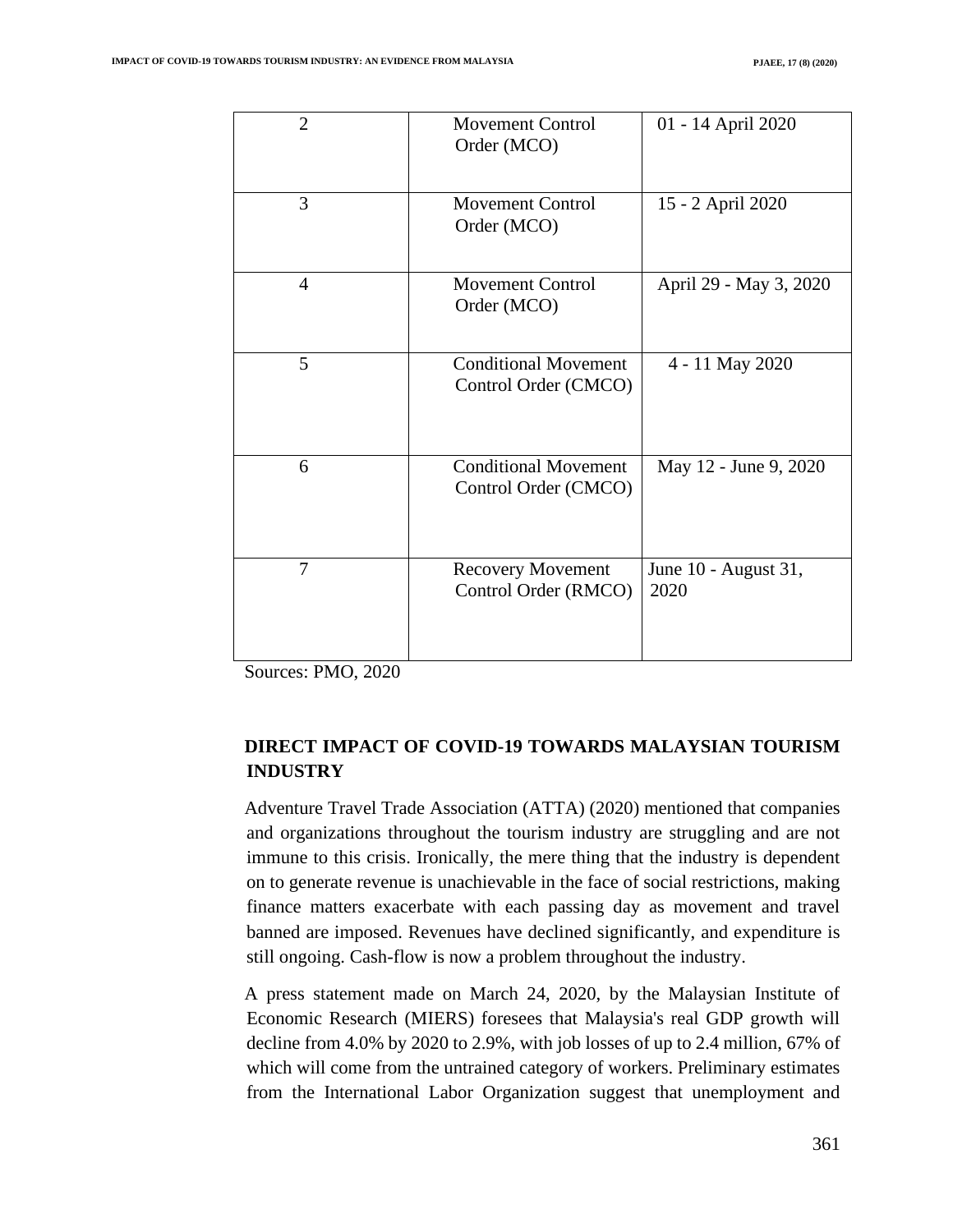under-employment are increasing dramatically as the crisis progresses (Ernst  $\&$ Young, 2020). According to Ernest & Young's (2020) external sources, it is predicted that the unemployment rate and growth of real GDP in Malaysia will deteriorate in both baseline and scenario. The sources also foresee that Malaysia's GDP is far better in comparison with global economic growth (Figure 3.



Figure 3: Economic Growth in Malaysia

Source: EY, 2020

The unemployment rate in 2020 is up to 3.4% compared with a 3.5% increase when the pandemic gets worse, according to updated baseline forecasts, as shown in Figure 4.



Figure 4: Forecast of Malaysia's unemployment rate from 2019 to 2024 (%)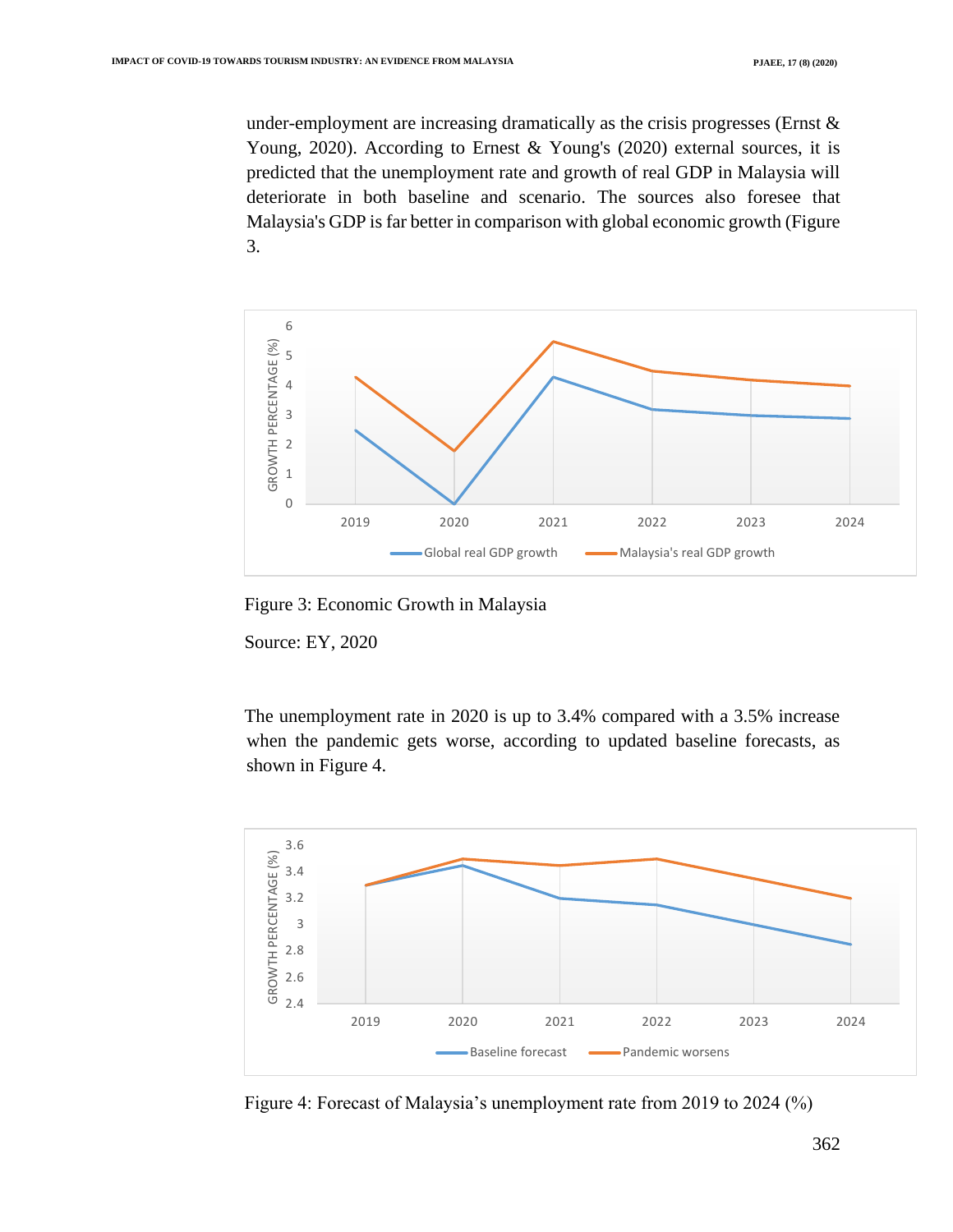Source: EY, 2020 as of March 20, 2020

As well as the actual GDP, in 2021, the trend for unemployment is predicted to rebound to regular levels in the baseline prediction of 3.2%, and 3.3% in 2023, in the baseline forecasts.

Earlier, before the massive spread of the coronavirus, in order to sustain the tourism market, Malaysia intensified the tourism campaigns to markets such as West Asia, Eastern Europe, and South Asia to cater to the decline in numbers of tourist from China and pushing for domestic travel align with the Visit Malaysia 2020 (VM2020) Campaign (Yunus, 2020). According to Tourism Malaysia DG Datuk Musa Yusof, one of the goals is to increase domestic journeys to help offset Covid-19's effect on the international demand for tourists as the domestic market had proved the potential value of tourism activities as RM 62 billion was generated from the domestic market in 2018. However, these strategies were planned before the movement control order started. Due to the massive outbreak of coronavirus, many destinations have imposed lockdowns and travel restrictions in order to contain the virus and delay the spread. This means that these tourists are no longer allowed to enter the country in tourist destinations that rely on tourism. As a result, an economic downturn will occur in tourist destinations. The impacts of Covid-19 would have significant economic consequences on many destinations. The economic effects are exacerbated by limitations and lock-outs that make it difficult for visitors to visit places like restaurants or bars. This leads to the loss of many jobs and the decline of tourist destinations.

A recent analysis of the possible effect of Covid-19 on international tourism was published by the World Tourism Organization (UNWTO). Given the unusual implementation of worldwide travel restrictions. An estimated 20% to 30% decline could lead to a drop in international tourism receipts (exports) of 300 to 450 billion US dollars, nearly one-third of the 1.5 trillion US dollars produced in 2019. This means that growth of between five and seven years would be lost to Covid-19 in view of past tourism industry trends. To take this into account, in 2009, the international tourist arrivals decreased by 4%, against the backdrop of the global economic crisis. Meanwhile, in 2003, the SARS epidemic led to a decrease of just 0.4%. UNWTO Secretary-General Zurab Pololikashvili mentioned that: "Tourism is among the hardest hit of all economic sectors.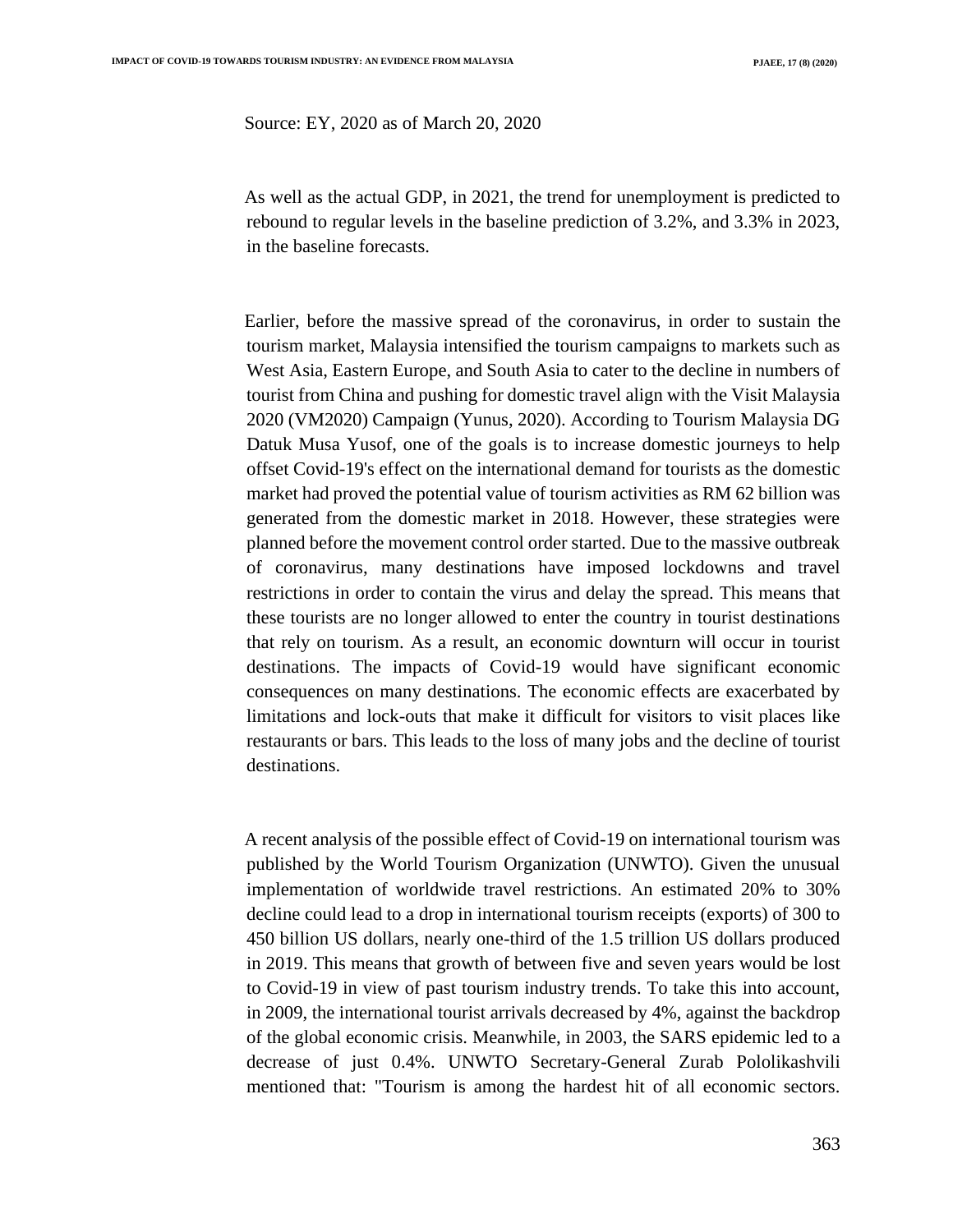However, tourism is also united in helping to address this immense health emergency – our first and utmost priority – while working together to mitigate the impact of the crisis, particularly on employment, and to support the wider recovery efforts through providing jobs and driving economic welfare worldwide."

#### **NEGATIVE IMPACTS CONCERNING AIRLINES**

In the report published by UNWTO (2020), Table 2 stated that the tourism industry would suffer about a 38% chance drop in Revenue Passenger Kilometers (RPK) as compared to 2019. The report also estimated that the industry would be lost about 252 billion USD passenger revenue as a result of the current pandemic situation. The European region suffers the biggest change in RPKs with the estimation of a 46% drop from the previous year. Meanwhile, the Asia Pacific region stated the highest loss of estimated impact on passenger revenue at 88 billion USD.

| Region of airline<br>registration | % Change<br>in RPKS<br>(2020)<br>VS.<br>2019) | Est. Impact on the<br>pass. revenue 2020<br>(US\$<br>2019<br>VS.<br>billion) |
|-----------------------------------|-----------------------------------------------|------------------------------------------------------------------------------|
| Africa                            | $-32\%$                                       | $-4$                                                                         |
| Asia Pacific                      | $-37\%$                                       | $-88$                                                                        |
| Europe                            | $-46%$                                        | $-76$                                                                        |
| Latin America                     | $-41%$                                        | $-15$                                                                        |
| <b>Middle East</b>                | $-39\%$                                       | $-19$                                                                        |
| North America                     | $-27%$                                        | $-50$                                                                        |
| Industry                          | $-38%$                                        | $-252$                                                                       |

Table 2: Estimated impact of COVID-19 on air transport in 2020 (RPKs and air passenger revenue loss), IATA

Source: IATA, UNWTO 2020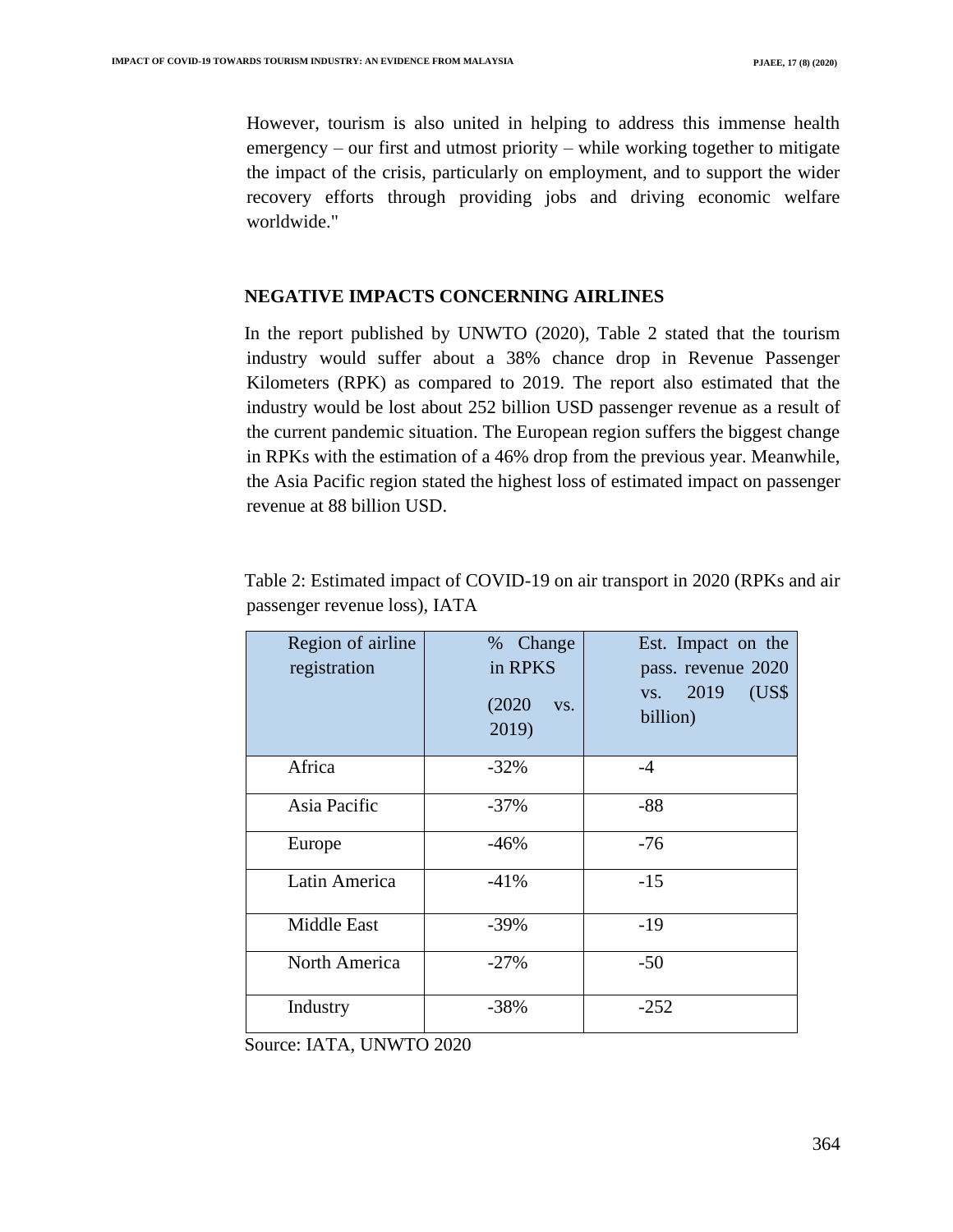At the beginning of Quarter 2 of 2020, IATA worldwide flights decreased by 70%. As restrictions are increased in many areas, further declines are likely (IATA, 2020). According to Faus (2020), the World Council for Travel and Tourism (WTTC) cautioned that the COVID-19 pandemic could destroy 50 million jobs worldwide. The worst affected is predicted in Asia. When the outbreak stops, the industry will recover for up to 10 months. At present, 10% of global GDP is expressed by the tourism industry. WTTC's managing director Virginia Messina said that 30 million out of the 50 million jobs that can be lost would be in Asia, 7 million in Europe, five million in America, and the rest in other continents. The major airlines of Malaysia are also experiencing the impact derived from the outbreak. The low-cost carrier AirAsia is seeking a government loan as the industry suffers amid the coronavirus outbreak (Reuters, 2020). AirAsia is expected to be purchasing six aircraft from Airbus (Simpleflying, 2020), however as the announcement revealed that the airlines would not be acquiring new aircraft this year as the costs shall help the airline survive this tough time as almost 96% of its fleet grounded with negligible monthly revenue. It is also reported that Airasia founders will not be taking any salary during this crisis period, and the employees have accepted temporary pay cuts of 15-75% depending on seniority to share the effect this has on our business. However, in early June, as reported by MalayMail (2020), AirAsia announced that they would be retrenching over 250 employees due to the company's decision to downsize its operation. According to news, out of 1,900 current cabin crew, about 111 crews are expected to be laid off, including 172 pilots and 50 engineers. Other than AirAsia, Malindo Air is among those affected by the crisis as the airlines are ceasing all flight operations entirely in April and might continue until early May until further notice. The airline also has taken extreme measures for granted about 70% of the employee with unpaid leave (The Star, 2020).

#### **NEGATIVE IMPACTS RELATED TO ACCOMMODATION**

According to a survey done by DOSM (2020), the accommodation service in Malaysia recorded that about 44.7% experienced a change of income at 50% and more from the original income before the pandemic hit. The same survey also indicated that about 14.6% lost their job, 22.2% took unpaid leave, while 21.8% manage to continue working from home (DOSM, 2020). While the registers of the MOTAC indicate a total of more than 290 thousand rooms in the region, a baseline calculation of 200 thousand rooms was used for a conservative perspective.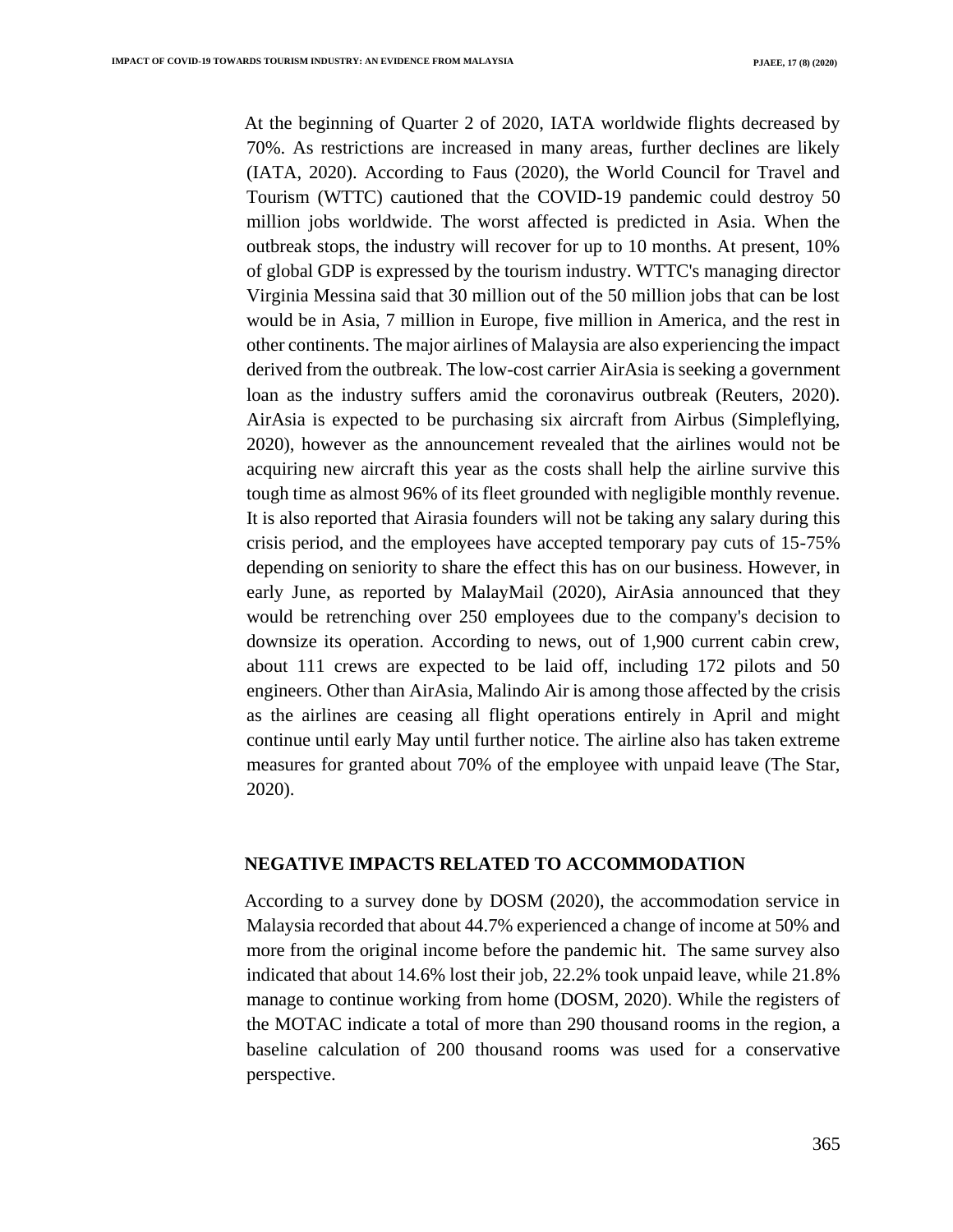|           | 2019       |         | 2020       | <b>Estimated Loss of Rooms</b><br>Revenue (RM) |
|-----------|------------|---------|------------|------------------------------------------------|
|           |            |         |            |                                                |
| Occupancy | <b>OCC</b> | ADR(RM) | <b>OCC</b> | Based on 200K Star                             |
|           | (% )       |         | (% )       | <b>Rated Hotel Rooms</b>                       |
|           |            |         |            | Only.                                          |
| January   | 58.50      | 227.89  | 55         | (49, 452, 130)                                 |
| February  | 67.72      | 238.07  | 44         | (327, 527, 183)                                |
| March     | 64.99      | 223.64  | 22         | (596,085,583)                                  |
| April     | 64.68      | 219.55  | 6          | (1,126,568,133)                                |
| May       | 52.91      | 206.70  | 11         | (537,093,414)                                  |
| June      | 64.10      | 228.75  | 16         | (660, 172, 500)                                |
|           |            |         | Total      | (3,296,898,943)                                |

Source: Malaysian Association of Hotels, 2020

There have been multiple theories of changing findings from polls to the prolonged MCO timeframe on March 20, 2020. The Malaysian hotel sector, by June 2020, will, in moderate words, are expected to lose approximately RM3.3 billion in revenue. According to Tourism Malaysia's 2019 Survey, 24% of tourist expenditures were accommodation at the cost of RM20.67 billion, the secondhighest after shopping. From the point of view of hotels, MAH reported an average occupancy of 59.99% for 2019, forecast at no more than 30% for 2020, despite the reliance on the global markets similarly impacted by the pandemic.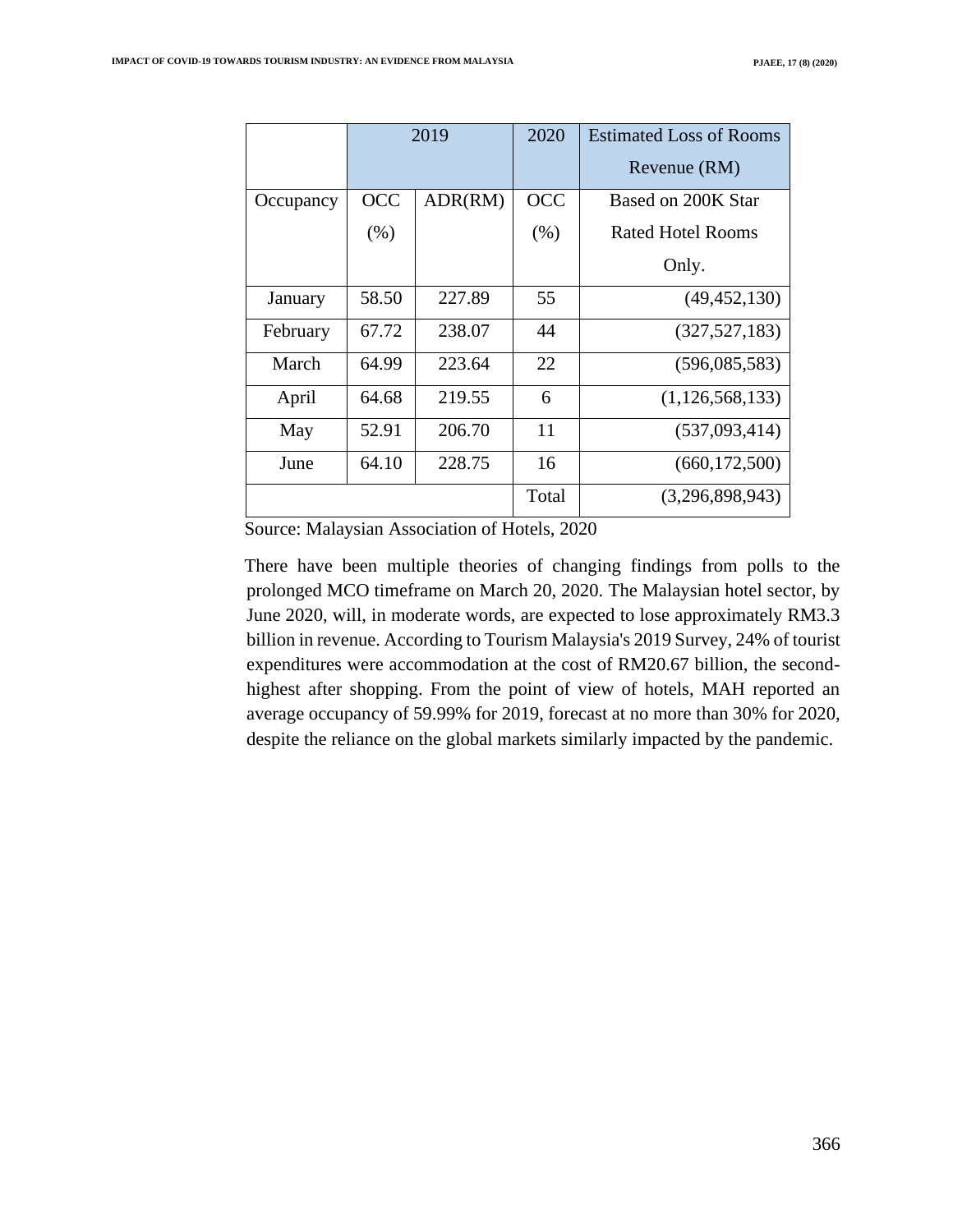

Figure 5: The number of room supply and occupancy rate of the hotel in Malaysia

#### Source: MAH, 2020

In order to exclude any potential COVID 19 cases, a mandatory 14-day quarantine period has been developed for all Malaysians returning to the country on April 3, 2020. It implied that quarantine centers had to be adequately designed to guarantee compliance with the specifications of home quarantine. MAH was contacted by MOTAC in order to include hotels at all points of entry, the original list of which was 10,000 beds, each with an RM150 per room per night, and a maximum of three meals by the government (MAH, 2020). The list grew to over 23,000 rooms by April 12, 2020, and about 12,000 Malaysians were in quarantine. The revenues from this are not expected to move numbers from the industry but are helpful for the hotels involved because they hardly have any revenue during the MCO. According to STR (2020), in Malaysia case, some markets face rising rates of occupation despite overall decreases. This is due to the fact that the government-appointed a few hotels as the quarantine center, especially for those who come back from overseas and for those who unable to leave the country as the border is secure tightly. Like many other global markets, hotel closures and performance decline in Malaysia have been prompted by lockdown measures. At present, there are over 80 quarantine hotels selected by the government, and when using their properties, the government pays a fee to hotels.

Employers are obliged not to increase profits but to minimize losses, and that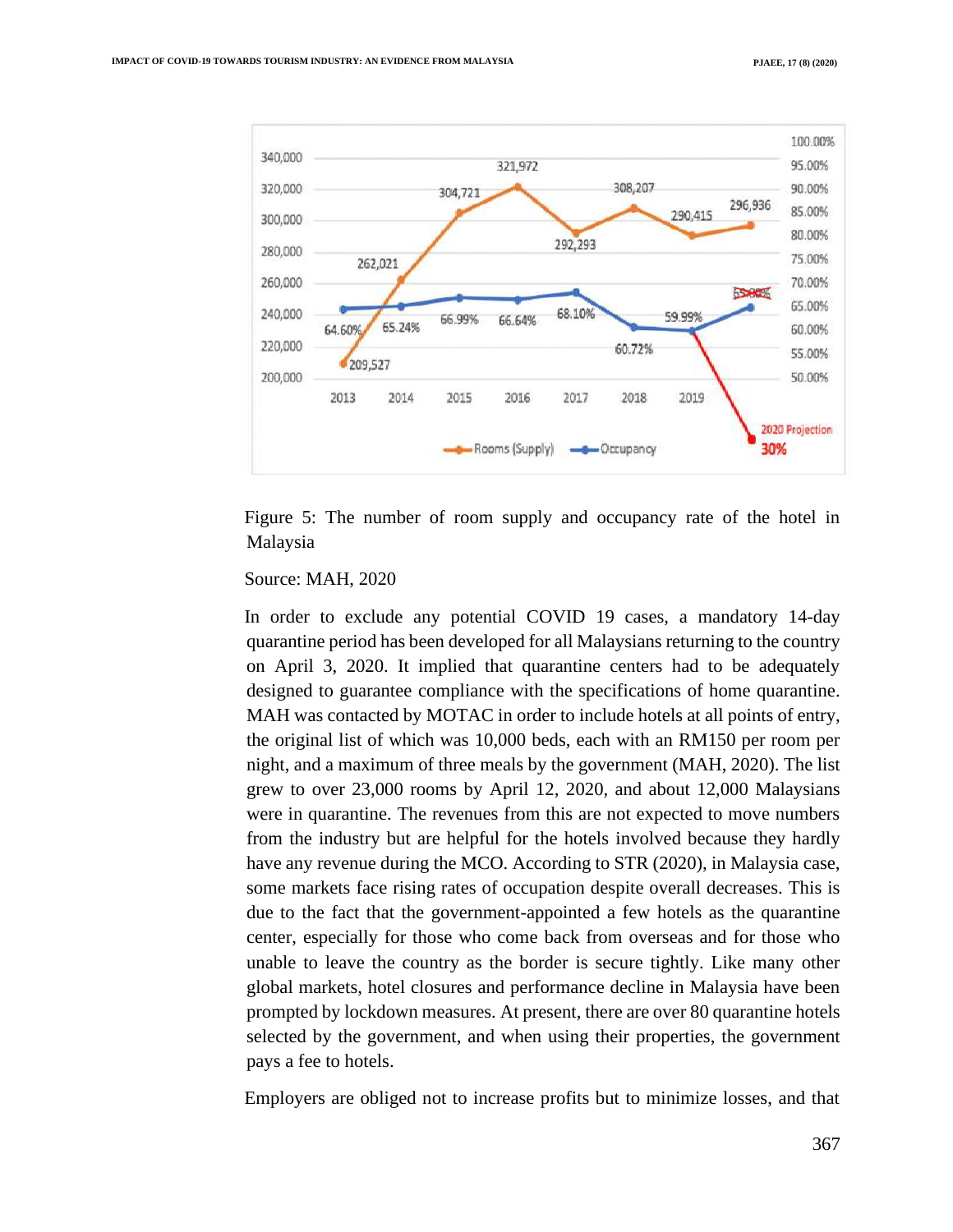means survival, to implement cost-cutting measures. Overall, budget hotel labor expenses amount to about 25% of sales, 32% of medium-sized hotels, and 29% of high-end hotels. This percentage compensates for one-third of what the hotel is not making during the MCO period; thus, tough choices to impose pay cuts and giving unpaid leaves are opted by the employers in order to sustain the job instead of laying off staff. As of March 20, 2020, the study by MAH found that 9% of workers had earned salary cuts, 17% submitted unpaid leaves, and 4% laid off, which was alarming, as shown in Table 4. Such figures are now gathering traction. Originally, the government proposed compensation for unemployed workers, then a pay incentive for employers.

| <b>Total</b>     | Pay Cut      | % of Emp | <b>Unpaid</b> | % of Emp | Lay Off          | % of Emp |
|------------------|--------------|----------|---------------|----------|------------------|----------|
| <b>Employees</b> |              |          | Leave         |          |                  |          |
| 3,215            | 108          | 3%       | 202           | 6%       | 72               | 2%       |
| 692              | $\mathbf{0}$ | 0%       | 80            | 12%      | $\Omega$         | 0%       |
| 4,314            | 340          | 8%       | 902           | $21\%$   | 92               | 2%       |
| 560              | 76           | 14%      | 157           | 28%      | $\boldsymbol{0}$ | 0%       |
| 17,826           | 2,880        | 16%      | 3,641         | 20%      | 542              | 3%       |
| 1,872            | 65           | 3%       | 191           | 10%      | 85               | 5%       |
| 1,452            | $\mathbf{0}$ | 0%       | 179           | 12%      | 130              | 9%       |
| 1,464            | $\mathbf{0}$ | 0%       | 150           | 10%      | 231              | 16%      |
| 5,549            | 240          | 4%       | 430           | 8%       | 84               | 2%       |
| 1,654            | 91           | 6%       | 595           | 36%      | 245              | 15%      |
| 4,934            | 893          | 18%      | 1,075         | 22%      | 177              | 4%       |
| 3,488            | 175          | 5%       | 258           | 7%       | 92               | 3%       |
| 7,981            | 134          | 2%       | 1,812         | 23%      | 238              | 3%       |
| 1,298            | 52           | 4%       | 101           | $8\%$    | 53               | 4%       |
| 56,299           | 5,054        | 9%       | 9,773         | 17%      | 2,041            | 4%       |

Table 4: Number and percentage of hotel employees receiving pay cut, taking unpaid leave, and being laid off.

Source: Malaysian Association of Hotels, 2020

Malaysia Hotel and Association (MAH) reported that cancelations for room reservations alone had been swelled in their initial number, to date (as of March 20, 2020) as reflecting the loss of over RM 75 million for the Malaysian hotel market, in-room revenues of around 193,000 room nights. This does not include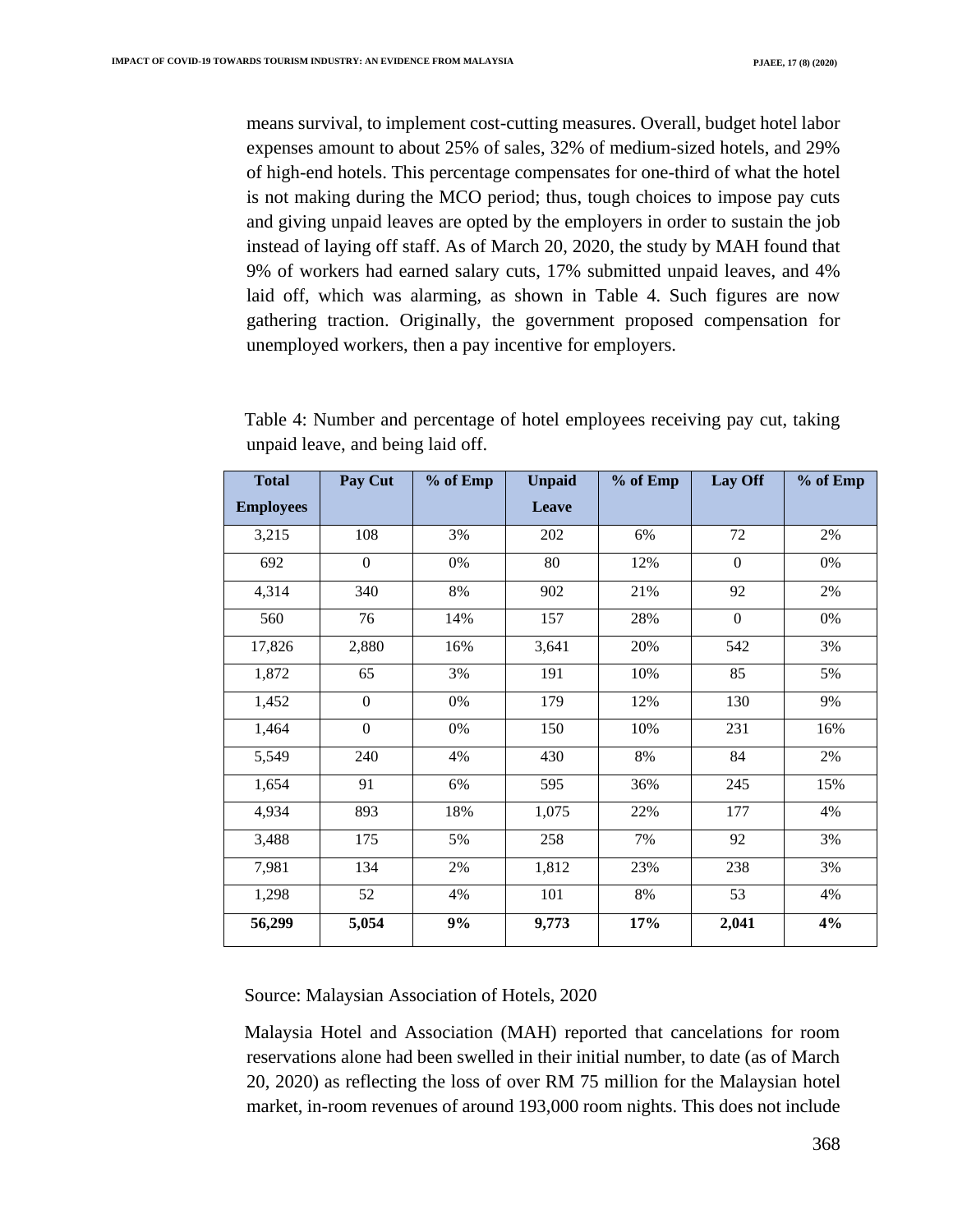case, conference, trade shows, meetings, or losses of food and drink.

| <b>States</b>          | Losses Due to      | Room          |
|------------------------|--------------------|---------------|
|                        | Cancellations (RM) | Cancellations |
| Kedah                  | 3,291,500          | 3,239         |
| Perak                  | 1,354,206          | 3,646         |
| Penang                 | 8,962,185          | 18,476        |
| Kuala Lumpur           | 24,912,199         | 61,859        |
| Selangor               | 9,053,751          | 25,940        |
| Pahang                 | 215,756            | 259           |
| Melaka                 | 708,499            | 4,128         |
| Negeri Sembilan        | 7,655,685          | 20,665        |
| Johor                  | 7,711,922          | 20,977        |
| Sabah                  | 11,788,551         | 33,769        |
| Sarawak                | 37,775             | 99            |
| Terengganu             | 446,406            | 466           |
| Total (as of March 20, | 75,692,028         | 193,057       |
| 2020)                  |                    |               |

Table 1: Number of losses due to room cancellation

Source: MAH, 2020

In reference to Table 1, MAH (2020) reported that the cancellations mainly centered on the entrance points of Malaysia, with Kuala Lumpur and Selangor collectively taking large numbers, while tourism destination that is popular among China citizens, such as Kota Kinabalu, Sabah, and Langkawi, Kedah, took a direct hit and fully lost all tourist arrivals from China. Transit destinations elsewhere also suffered, with the majority of Johor, Melaka, and Perak's tourist arrivals being dropped. Cancellations were just the beginning of the situation when hotels are also losing future demand, with the world being extremely cautious about traveling. Throughout April, May, June, and finally even the third quarter of 2020, the market for hotels plummeted almost immediately. This decrease in demand contributes to revenue loss for hotels, while high operating costs are incurred. Hotels had to prepare ahead to guarantee their own longevity. As MCO was supposed to end on March 31, MAH conducted a survey dated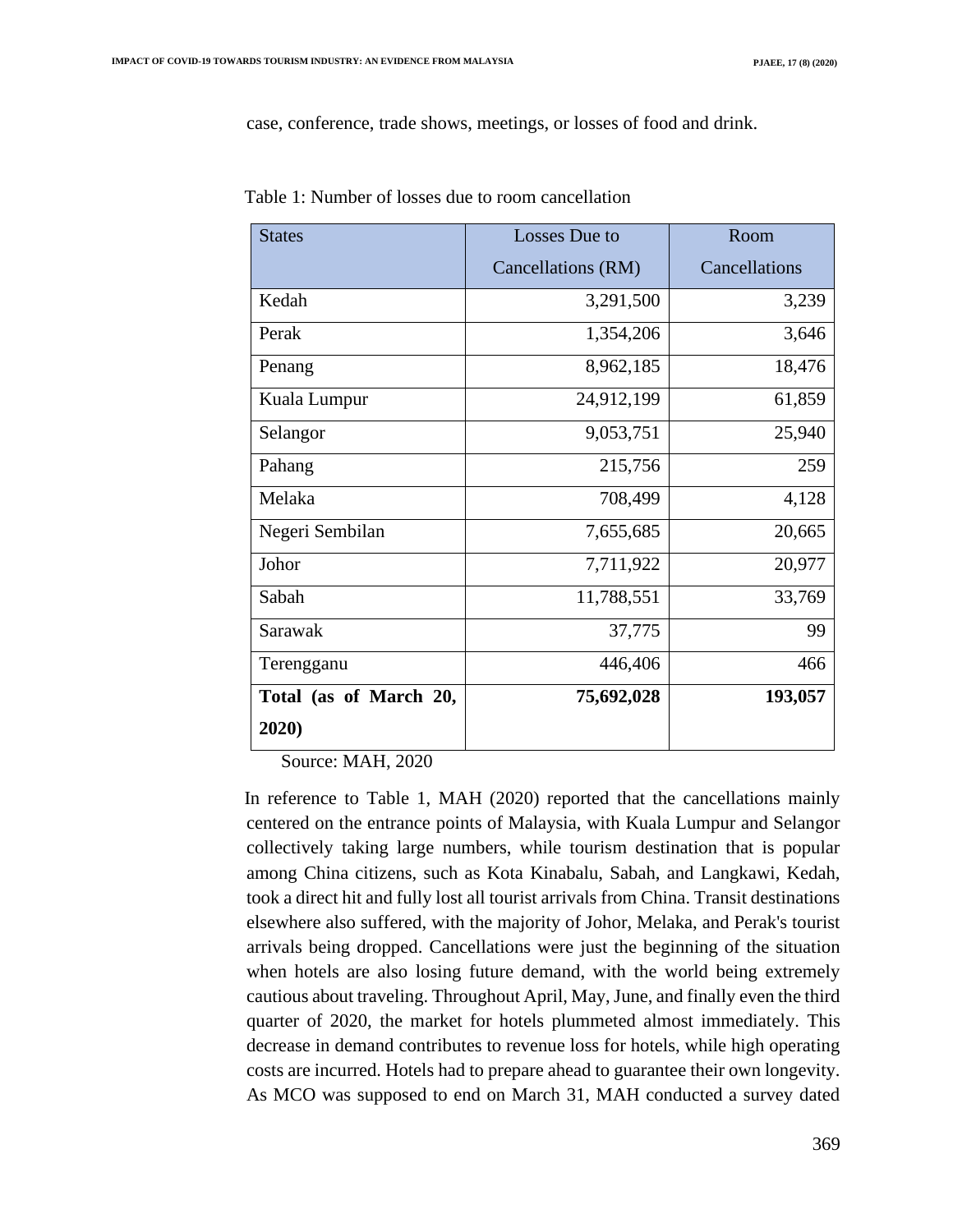March 20, 2020, and the result already experienced an enormous decrease in occupancy for the industry. Compared to 2019, occupancy is estimated to be equal to a loss of revenue of more than RM 500 million for the same period from 18 to March 31, 2020. With MCO is extended further to April 28, 2020, it is believed that by the time it was restored and removed, the industry will have lost more than RM 1.5 billion. In the months of April, May, and June, hotels were asked for their planned occupancy, and during the March 20, 2020 report, even in June, only 25% would be achieved on average. The industry has never seen such low rates of occupancy in history. In addition to losing revenue, the hotel needs to bear the operating cost, including keeping the employees. The labor costs of budget hotels, in general, are around 25% of revenue, mid-range hotels at 32%, and high-end hotels at 29%. This constitutes one-third of what hotels are making and thus the difficult decision whether to implement pay cuts and leaves so that workers can stay working rather than discharge or lay off. In the same survey, it is found that nine percent of hotel workers had already received a cut in their salaries, 17 percent were ignored, and 4 percent were laid off. Such figures must have risen by this time as it is expected that 15% of Malaysia's hotels could be forced to shut down because of the Covid-19 pandemic. As of April 22, one of the hotel groups known as VHM Hotel Management Group revealed through a memorandum that it was closing some of its properties in Penang and Ipoh, Perak (The Sun Daily, 2020). Other than that, Plenitude Bhd is among the company that will be closing the operation of three hotels under their wing which Mercure Penang Beach and The Gurney Resort Hotel and Residences, both in Penang, and Travelodge Ipoh, Perak, with immediate effect and begin downsizing the operation of the other hotels owned by the company (EdgeProp, 2020). With the outbreak and international and domestic travel restriction, these closure and downsizing are expected in the first six months of 2020, and the hotel is looking at potential losses up to RM 3.3 billion from room revenue alone (The Sun Daily, 2020).

## **NEGATIVE IMPACTS CONCERNING TRAVEL AGENTS & TOUR OPERATORS**

In a survey done by the Adventure Travel Trade Association (ATTA), about 84% of responding organizations voted negative and somewhat negative outlook on their business prospects over the next year due to COVID-19. It is reported that a drastic escalation in tour cancellations due to travel restriction and the fear of the outbreak itself is shown in Figure XX. The cancellation leads to a loss in revenue.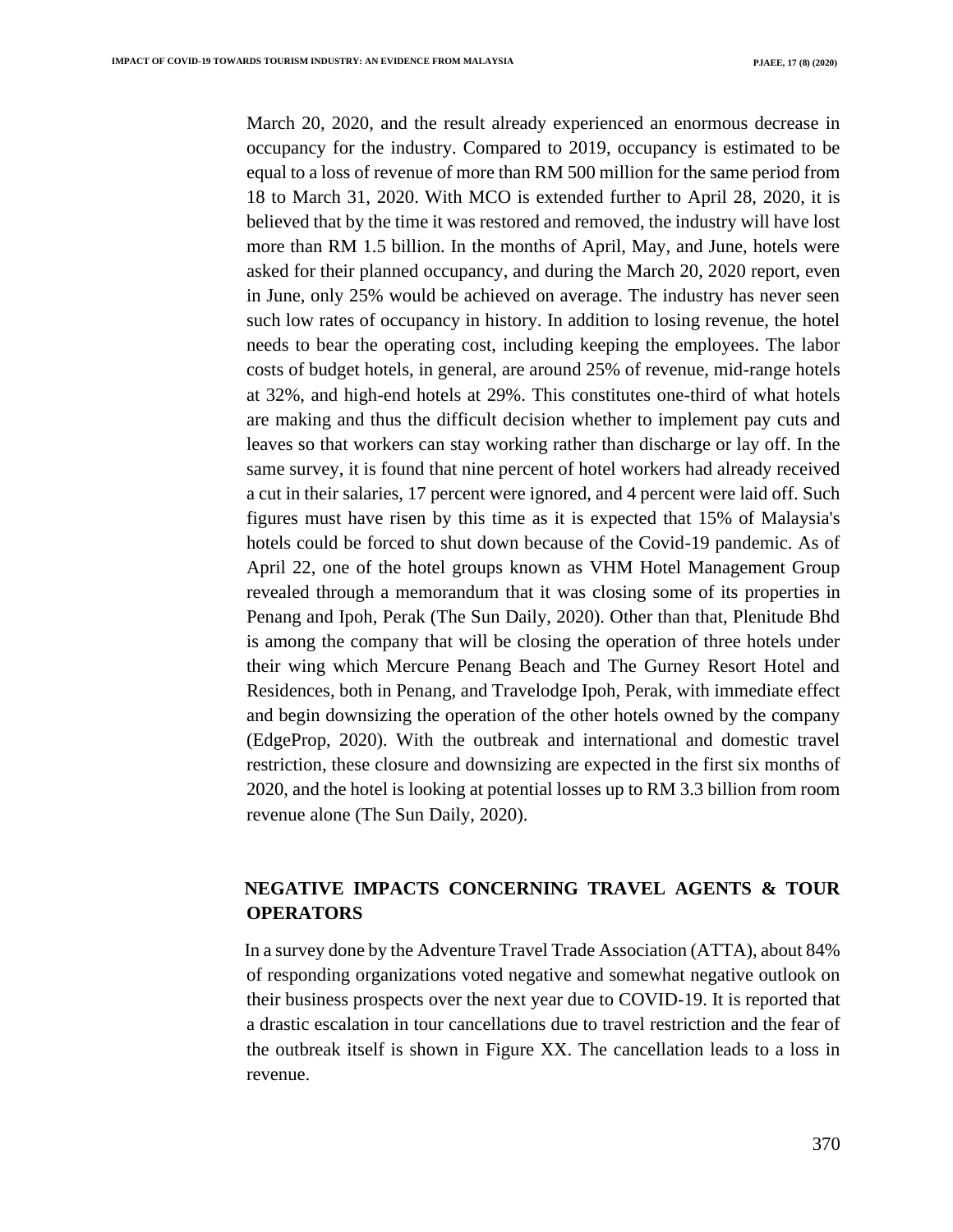

Note:  $%$  = percentage of bookings that have been canceled compare to Q (1-4) in 2019

Source: ATTA, 2020

It is also reported that reasons for the cancellation were derived from consumer hesitancy to travel at 45%, 23% due to travel restrictions, and lockdown that being imposed (ATTA, 2020).

Travel and tourism play a key role in Malaysia's economy, with almost 50% of Malaysia's export trade in services reflecting only travel. There are approximately 27 million annual tourist arrivals to Malaysia. The effect of coronaviruses on the Malaysian tourism industry will rely on how coronaviruses spread across Singapore rather than China, as tourists from Singapore are around 39 percent highest, while tourists from China are about 12% low (Duddu, 2020). Currently, human-to-human coronavirus transmission in most countries is higher, which already leads to tour cancelations, thus resulting in the drop in tourist arrivals to Malaysia. The year 2020 is intended to promote Visit Malaysia 2020 in an effort to boost both international and domestic tourism. Due to the spread of coronavirus, the Tourism, Arts, and Culture Ministry has decided to cancel the ongoing VM2020 as it impacted both international and domestic tourism sectors. Malaysia Prime Minister announced that the tourism sector is expected to lose RM3.37 billion in the first two months of the year alone. It is said that Malaysia's annual gross domestic product (GDP), with estimated possible losses of up to RM17.3 billion, is projected to decline by 0.8 to 1.2, respectively (Dzulkifly, 2020). The hospitality, entertainment, and tourism industries have suffered a lot from the outbreak. Although disease outbreak is difficult to predict, some people assume that such great effort to accommodate foreign tourists without tactically engage the domestic tourism market is contributing to this in no small part (Murallitharan, 2020). Robust efforts to **EXECUTE ASSESS AND ASSESS AND A CONFIDENTIFY CONSULTS AND A CONFIDENT CONFIDENTIFY (SOFT) SOUCES AND A CONFIDENTIFY (SOFT) SOUCES AND A CONFIDENTIFY (SOFT) SOUCES AND A CONFIDENTIFY (SOFT) SOUCES AND A CONFIDENTIFY (SOFT**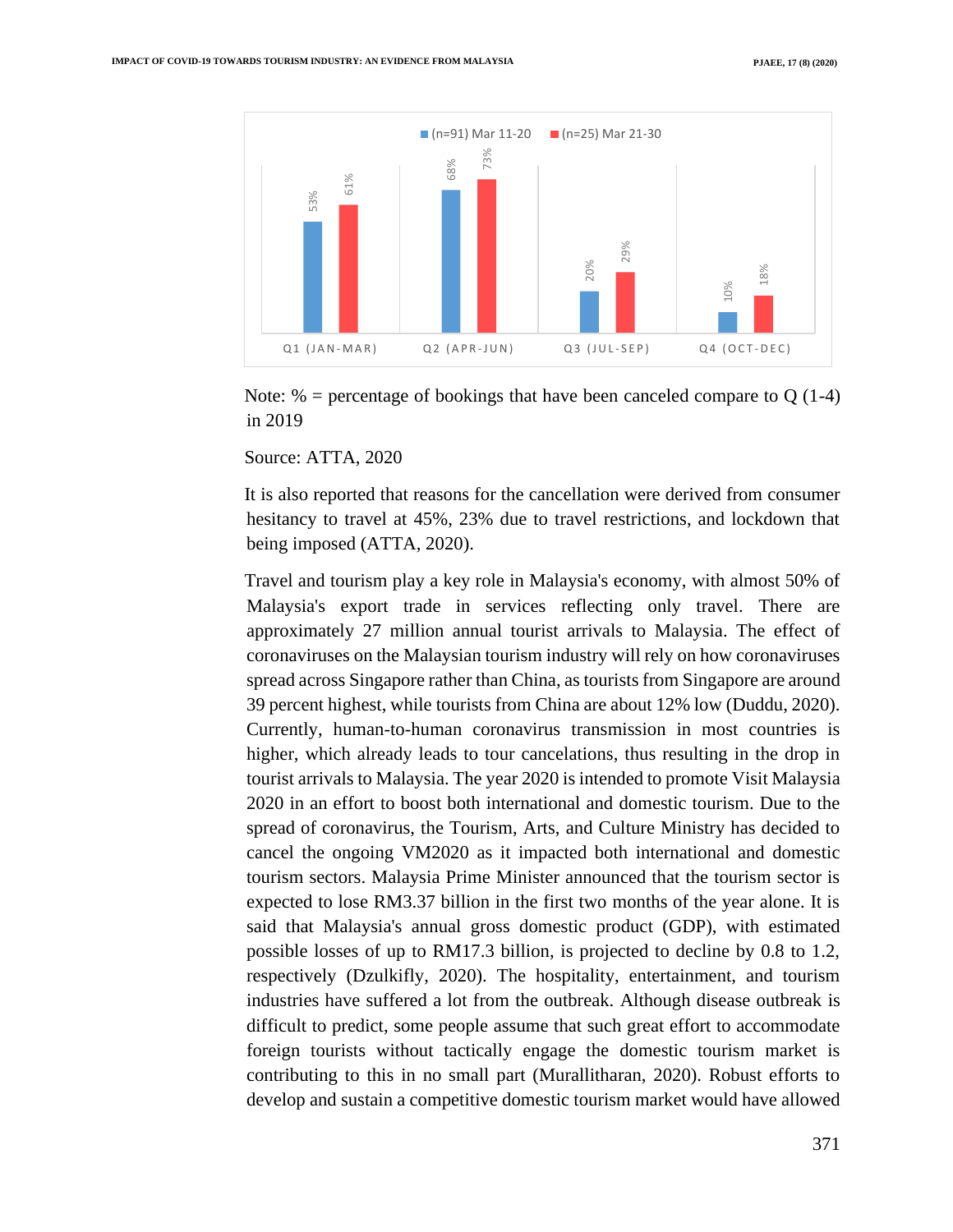the market to learn the fact that the domestic marketable to the fill the gap and balance the market whenever the international market faced the consequences like this. As an example, the whole section of newer shopping centers with restaurants that focus on Chinese visitors who are now lifeless.

The Malaysian Ministry of Tourism, Arts, and Culture (MoTAC) recognized that the tourism industry could suffer possible harm from the coronavirus outbreak. It set up a Tourism Recovery Committee to combat coronavirus concerns on health and safety in tourists and to identify new ways to draw new markets of visitors to mitigate China's decline in tourism, especially to states that received the highest number of China market. Despite these steps, Malaysia may be affected by lower inbound tourism/ visitors in the travel and hospitality sectors, considering the movement control order that being imposed. Taking an example, Sabah (one of the states in Malaysia) received 598,566 China's tourists in 2019 alone, which accounted for 40% of the states' international arrival. However, on January 30, 2020, the state government suspended all scheduled and chartered flights from China to Sabah on a temporary basis until the situation improves, indirectly affect the T&T businesses in the state. According to statistics by Sabah Tourism Board (2020), the number of China tourist arrival in January 2020 recorded a 26.4% decline as compared to the same month in the previous year.



Figure 3: Impact of coronavirus on tourist arrivals in Asian Countries

Source: Krungsri Research, February 2020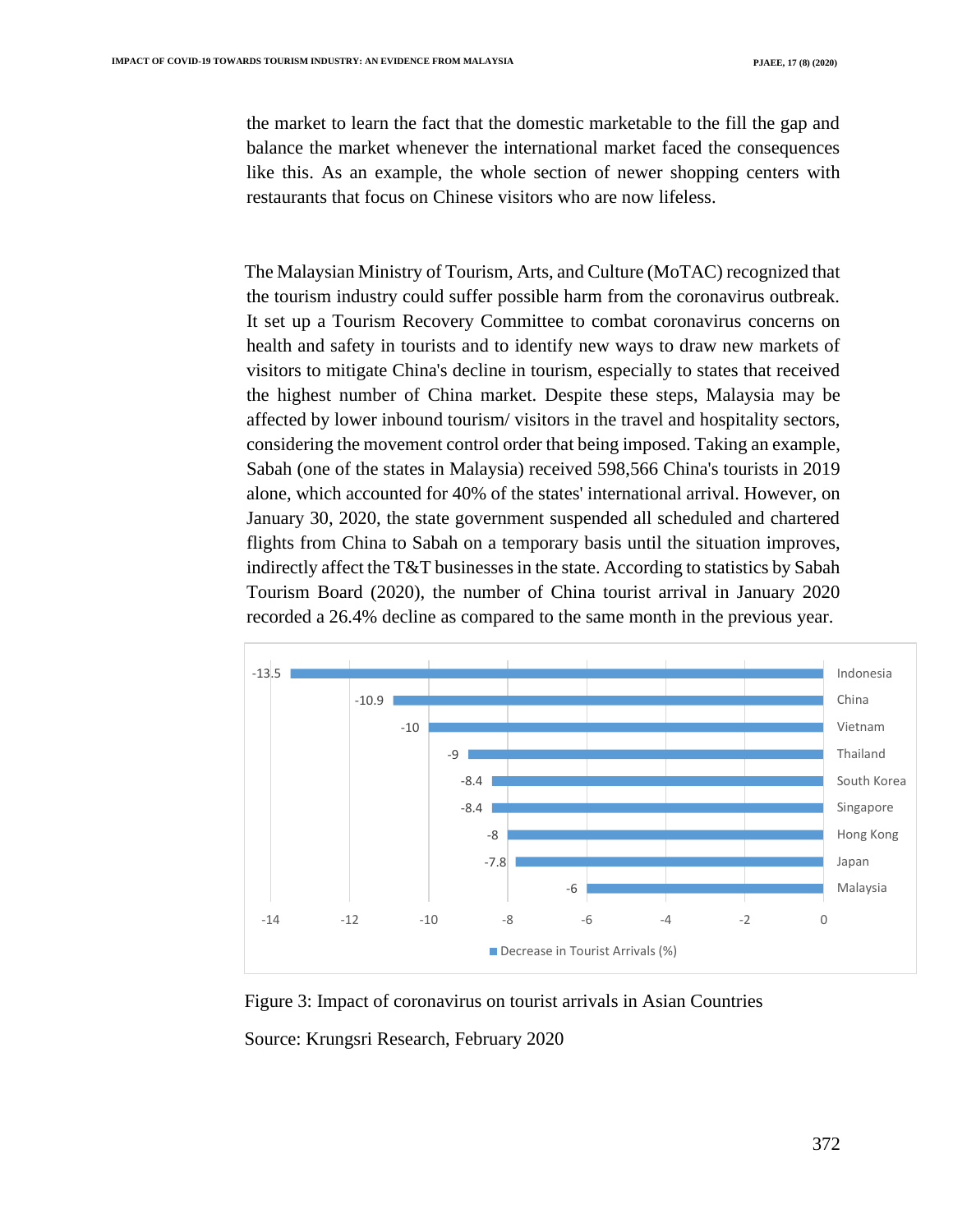According to Krungsri (2020), in the first two quarters of 2020, the Coronavirus epidemic is expected to decrease tourist arrivals by 30.8% and 13.1%. As shown in Figure 3, Indonesia recorded the highest decline in the number of tourist arrival at 13.5%, followed by China and Vietnam. These are due to the number of travel cancellations done by agents and free independent travelers as travel restriction and movement control orders are imposed in several countries as precautions. This, in effect, triggered cancelations on domestic and international travel, which lead to the tourism industry losses as a refund are requested by the tourist.

As the concern over the covid-19 outbreak rose in early 2020, most countries have begun to ban travel to and from China. At the same time, the China tourist dominates the travel market up until recently, thus impacted the number of tourist arrivals. The tourism sector is considerably affected by the Covid-19 outbreak as it constitutes a large share of GDP in Hong Kong, Singapore, Thailand, and Malaysia. Indeed, the economies in the area of the Asian region were expected to suffer unprecedented losses of USD211 billion from the outbreak (Moore, 2020). Although previous outbreak outbreaks have affected the Asian tourism industry, none have been quite as serious as the outbreak of Covid-19. This is likely because the Asian tourism industries in recent years were not as dependent on China tourists. Travel and tourism and associated sectors are predicted to be among the most affected industries in Malaysia, as Malaysia's biggest tourist numbers are coming from China.

## **NEGATIVE IMPACTS CONCERNING EVENT MANAGEMENT COMPANIES**

As we all know, the COVID-19 pandemic has affected an unprecedented number of business events. In a survey done by PCMA (2020), a high rate of cancellation is recorded, of which 87% of the respondent indicate their cancellation due to the outbreaks while 66% choose to postpone the events. Looking from the perspective of event management companies, the outbreak and travel restriction has put a toll on most of the event business as a mass gathering is risky and due to the fear of the mass virus. PCMA also reported that almost half of the respondents conclude that their future prospective partners will be more unwilling to travel and rather than having to restrain the desire to meet up on the face to face basis. According to the survey, some of the respondents believes that, until a COVID-19 vaccine is discovered, they do not believe the levels of attendance will rise to their level in 2019, and others said that even if they want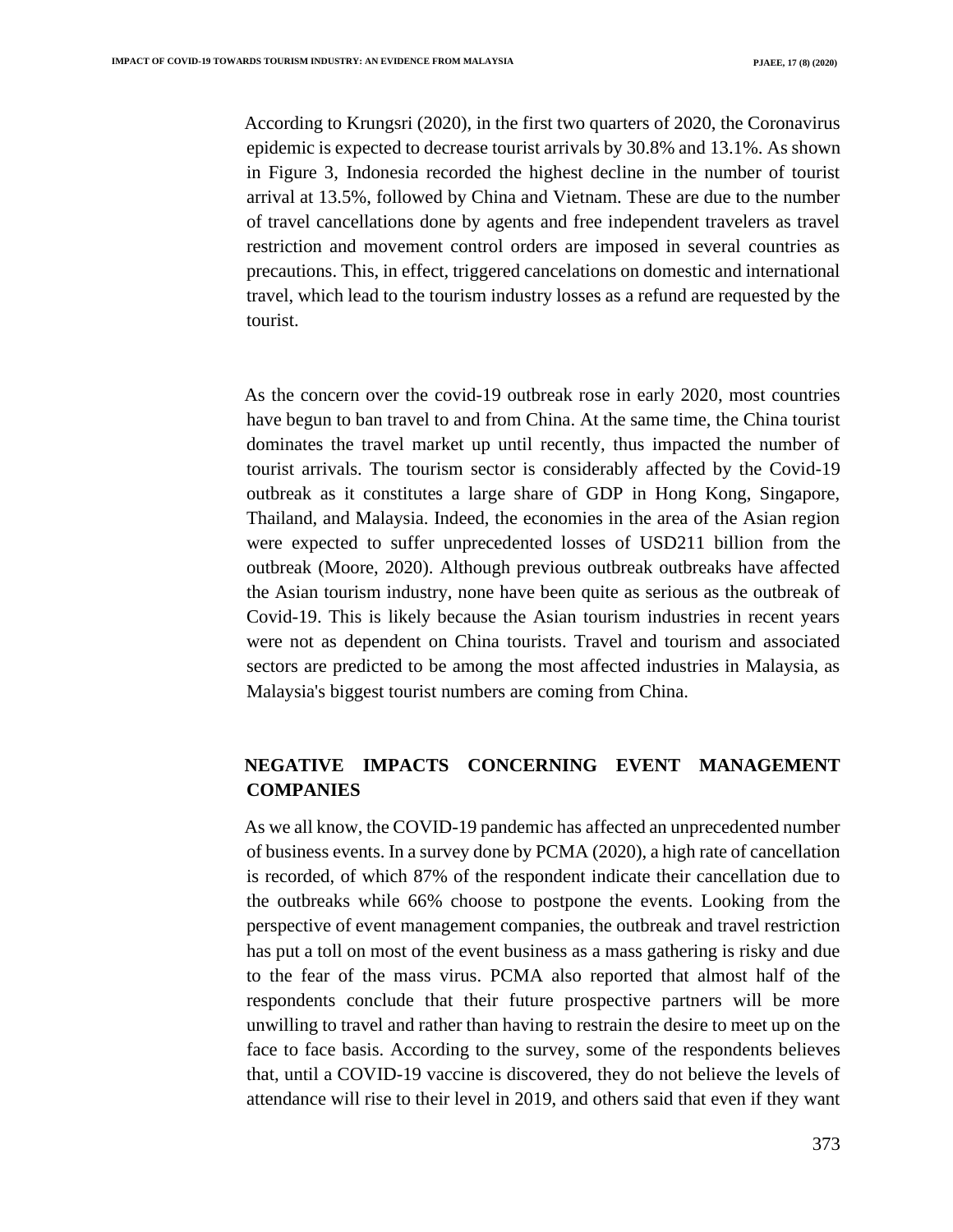to travel for an event, economic factors can prevent participation at events onsite short-term. Thus, making it hard for event business in relation to the mass gathering to bounce back in the near future.

In 2020, one of the most devastating year for the event sector has already gone from a prosperous year, and the expected turnaround cycle is now several times over. In parallel with the rest of the country, entertainment planners seek to make the most of global lockdowns while looking forward to regular events reopening. The most difficult thing is that nobody knows when the situation will be resolve. In Malaysia alone, the event businesses have suffered just like the rest of the servicing businesses, which lead to thousands of ringgit in losses to due cancellation and whatnot. One of the events that are canceled due to the outbreak of COVID 19 was the Penang Chinese Girls' School centennial celebration, which was supposed to be attended by over 10,000 of its alumni and students from all over the world (The Star, 2020). In an article by Edgemarket, several event-related companies owner mentioned that they are struggling to stay afloat as their business relies solely on event organizing in order to generate income. According to the respondents, due to the Covid-19 pandemic, all Korean and Chinese concerts planned for January have been postponed, and it gets even worse for them as local events are also canceled as the government began implementing public health and safety measure in the wake of the outbreak. The establishment of the MCO has canceled all events, and even before the MCO, industry players had no source of income as travel banned being imposed, and borders are closed (Gomes, 2020). While we can talk for months over activities and significance reunions with businesses and individuals, events were the first to be affected when the plague starting to break as events and gathering will lead to major virus transmission due to the nature of the business that required people to be in close proximity with each other. Due to fear, no one willing to take the risk of participating in the event if one does not feel safe and secure as the risk of catching and carrying the virus is very high. Thus, in the near future, it's very hard to predict the recovery of the event businesses.

In the sectors of transportation, restaurants, hotels, and entertainment, the social distance initiatives which are necessary to tackle the epidemic are significantly reducing demand. Disturbances in production (workers unable to get to work; business closing outbreaks) can make other industries difficult to produce. The direct loss of production, possibly a couple of months, is expected. However, if this direct loss of production can be reversed by the government, it will alleviate economic difficulties during the outbreak and avoid the direct loss of production from permanently affecting the economy. Without policy intervention, direct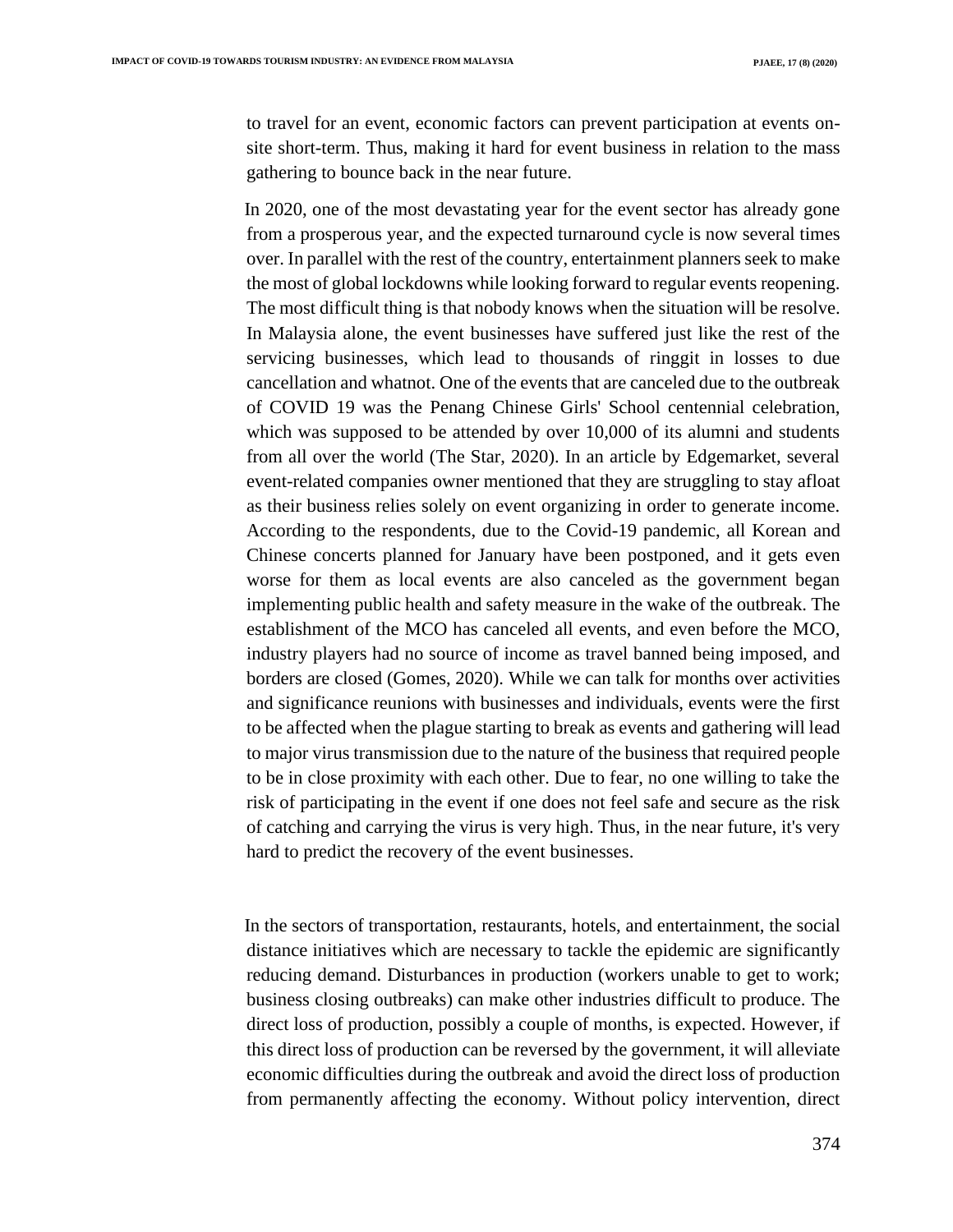loss of production would lead to substantial losses for corporations and major layoffs. Many corporations and employees have inadequate resources to cope with dramatic demand shortfalls. The danger is that many businesses will have the possibility of going out of business, which will affect the workers and their families. The demise of an organization has a long-term cost: the connection between employers, employees, and clients is broken and sometimes must be restored from scratch. This is important to keep companies alive during this recession to ensure that employees continue to get their paychecks – even for firms to staff who have to sit idle because of social distance.

The coronavirus came and shifted our way of life and our path. Economic recessions across the world are likely to result in short term consequences. Covid-19 gave a thrilling impression of the future. Travel and tours (T&T) would be different, at least in the near future. What used to be busy airports with thousands of travelers coming and going from wonderful destinations have now become a ghost town with quiet hallways, empty car parks, and completely blank displays of arrivals and departures. The international visitors' number has provided both the macro and micro-level revenues to the private and public sectors. Goods and services are purchased from international stores and hotel chains as well as from parent companies in each region. According to Oğuz, Gordon, & Cruz (2020), countries with travel and tourism revenues accounting for 7% or higher of trade face sector-related declines and worse unemployment statistics than countries with a lower level of T&T. Secondly, Covid-19 would have a cumulative detrimental effect on tourism business in the short term, at least. A significant proportion of the tourism workforce is out of business. Given that the first waves of unemployment impact those with an extremely low or zero marginal savings risk, total consumption would decrease and result in higher rates of unemployment. Most countries' reliance on tourism for employment, economic, and development makes it crucial to find ways and strategies to minimize and even resolve those challenges.

Malaysia is expected to be among the most affected by this highly contagious outbreak, with travel, tourism, and related sectors, including hospitality. As Covid-19 transmitted through human to human contact, Malaysia has postponed religious, social, tours, and all major economic activities, such as the Asia-Pacific Economic Cooperation (APEC), to minimize the risk of spreading the infection in the countries. Various meetings scheduled to be conducted through April have been canceled, including sport and international conferences. In the first two months of 2020, projections by the Malaysian government suggest losses in the tourism industry at RM 3.37 billion (Permal & Jamal, 2020) as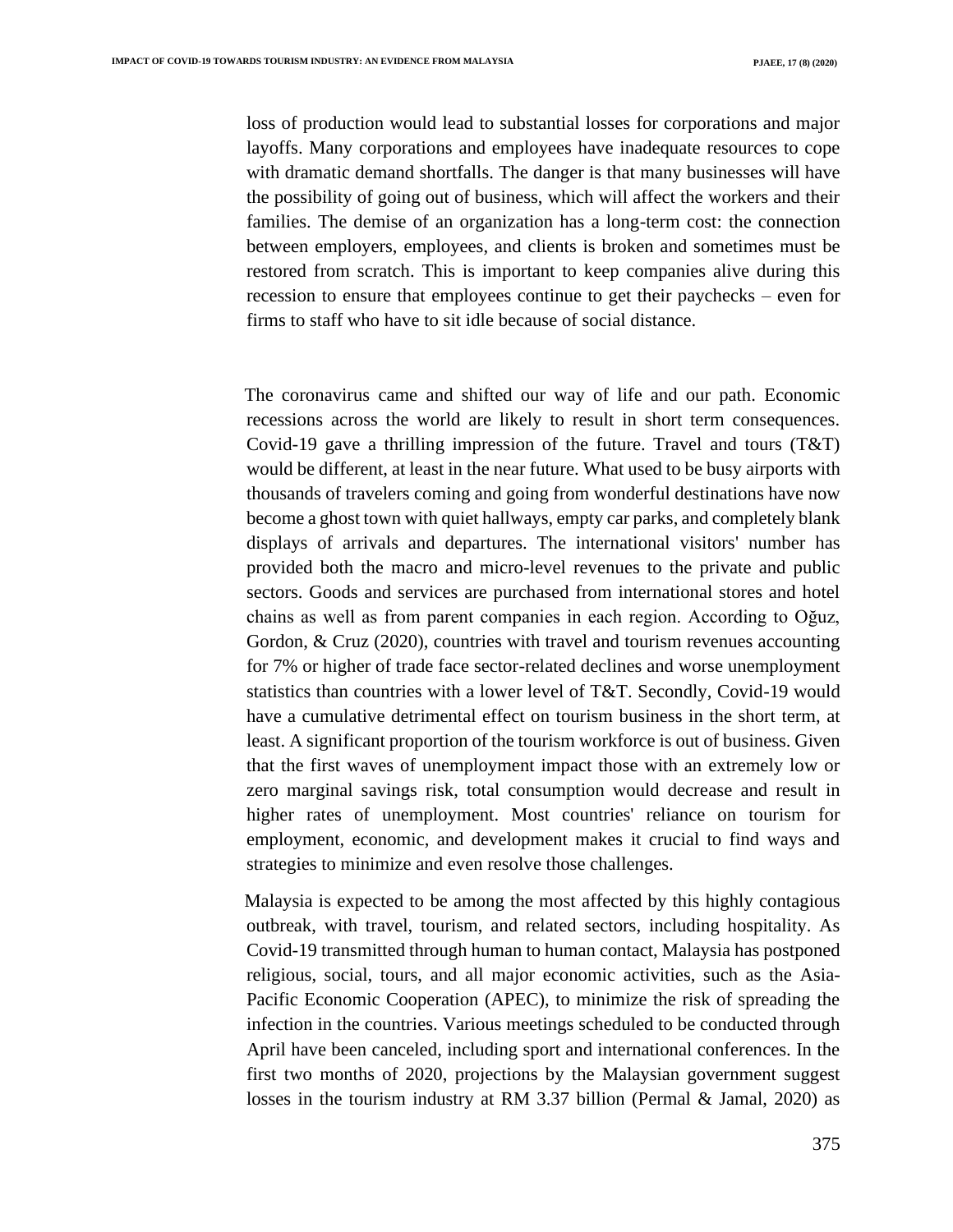VM2020 is canceled, and tourist accommodations are expected to substantially decrease as non-essential activities are restricted due to MCO. In the course of this global pandemic, marine tourism also affected badly of which including ferry services, vessels for leisure sports, snorkeling, diving, and sailing were affected. Marine Department Malaysia statistics showed nine ferry services in the North and South of Malaysia are suspended from operation (Permal & Jamal, 2020). In addition to that, according to a survey done by the Department of Statistics Malaysia (DOSM), about 15% of the worker from servicing sector is affected and losing their job; which will lead to the breakdown of 35.4% from food and beverages, transportation at 18.7%, accommodation 14.6% (DOSM, 2020).

### **CONCLUSIONS**

One example the industry is researching for guidance is the Severe Acute Respiratory System (SARS). The World Health Organization's declaration of a global alert about SARS took about four months before the disease was officially contained and about five months to complete its efforts to report on new cases. Tourists were mostly affected at the early stages of the epidemic indirectly become the carriers of the epidemic, thus affecting travel and tourism (Wilder-Smith, 2006). Back in 2003, due to its novelty, ease of transmission, and its speed through jet travel combined with broad media coverage, the SARS outbreak created international travel anxiety. The psychological effects of SARS, combined with the limitations imposed on travel by many national and international authorities that restricted international travel, really had an impact on the tourism business (Wilder-Smith, 2006).

The international disease spread underlines the need for strong global public health systems, effective worldwide monitoring structures, comprehensive health services, and knowledge, which can rapidly be mobilized across national boundaries to contain the spread of the virus (Wilder-Smith, 2006). None of this is going to be convenient, definitely. It'll be costly for the beginning. The budget deficit expectations of the government would have to be surpassed. It is important to make tough decisions later on how tax revenues might rise, but these costs do not have to be borne by the middle or lower classes (Saez & Zucman, 2020). Furthermore, even with substantial and courageous attempts to reduce the strain for people and firms, a range of job cuts and closures would be inevitable. Nevertheless, the cost of inactivity – or even inadequate action  $-$  is far higher and much more terrifying. Ekstein (2020) mentioned that according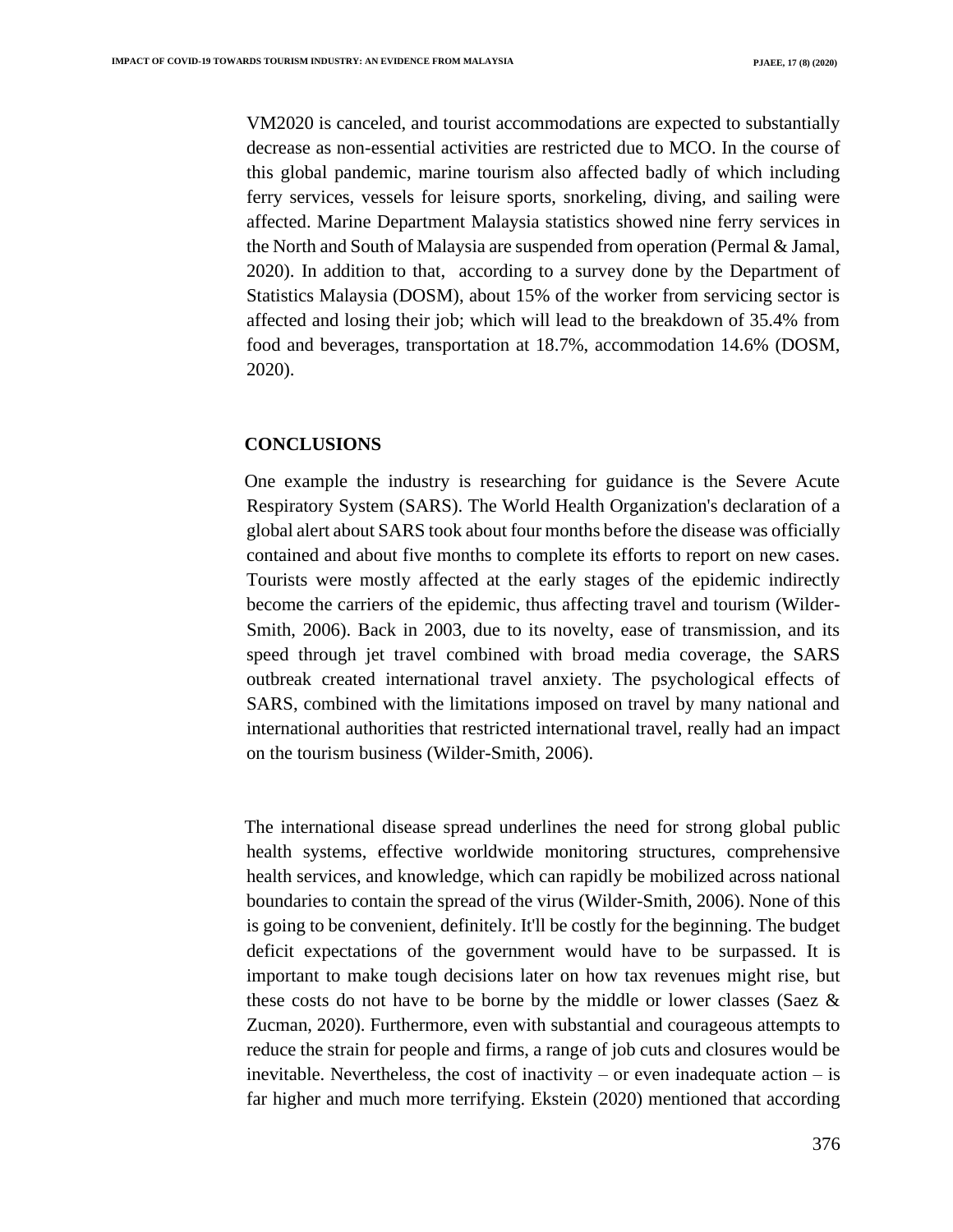to AirInsight's aviation analysts, the SARS outbreak cost airlines \$10 billion, and that was at a time when global business isn't as developed as now. If the Covid-19 outbreak also takes nine months to shift towards the 'recovery' stage, the aviation and airlines are mostly affected, and it will take even longer recovery time for hotel and tourism destination to fully operate and restore their business to the operation level before the disease outbreak.

### **References**

- Alom, S., Patwary, A. K., Khan, M. M. H. (2019). [Factors Affecting the](javascript:void(0))  [Turnover Intention of Bangladeshi Migrants in the United Arab Emirates:](javascript:void(0))  [An Empirical Study on the Hotel Industry.](javascript:void(0)) *International Journal of Innovation, Creativity and Change*. 8 (3), 344-360.
- ASEAN. (2020). ASEAN Policy Brief. Retrieved from https://asean.org/storage/2020/04/ASEAN-Policy-Brief-April-2020\_FINAL.pdf
- ATTA. (2020). Adventure Travel Business Impact Monitor Survey COVID-19 (March Snapshot). Retrieved from https://www.adventuretravel.biz/research/adventure-travel-businessimpact-monitor-survey-covid-19
- ATTA. (2020). Financial Strategies and Tactics for Adventure Travel Businesses during Economic Uncertainty. Retrieved from https://www.adventuretravel.biz/ research/financial-strategies-and-tacticsfor-adventure-travel-businesses-during-economic-uncertainty
- Cheng, C. (2020). COVID-19 in Malaysia: Economic Impacts & Fiscal Responses. Retrieved from https://www.isis.org.my/2020/03/26/covid-19 in-malaysia-economic-impacts-fiscal-responses/
- Choong, J. (2020). Report: AirAsia to lay off 250 staff members following Covid-19 downturn. Retrieved from https://www.malaymail.com/news/malaysia/ 2020/06/04/report-airasia-tolay-off-250-staff-members-following-covid-19-downturn/1872493
- Department of Statistics Malaysia. (2020). Report of Special Survey on Effects of COVID-19 on Economy & Individual - Round 1. Retrieved from https://www.dosm.gov.my/v1/index.php?r=column/cone&menu\_id=a0dyT 2d5UmFMNEZJVTlmL0k5cFJNZz09
- Department of Statistics Malaysia. (2020). Report of Special Survey on Effects of COVID-19 on Economy & Individual - Round 2. Retrieved from https://www.dosm.gov.my/v1/uploads/files/covid-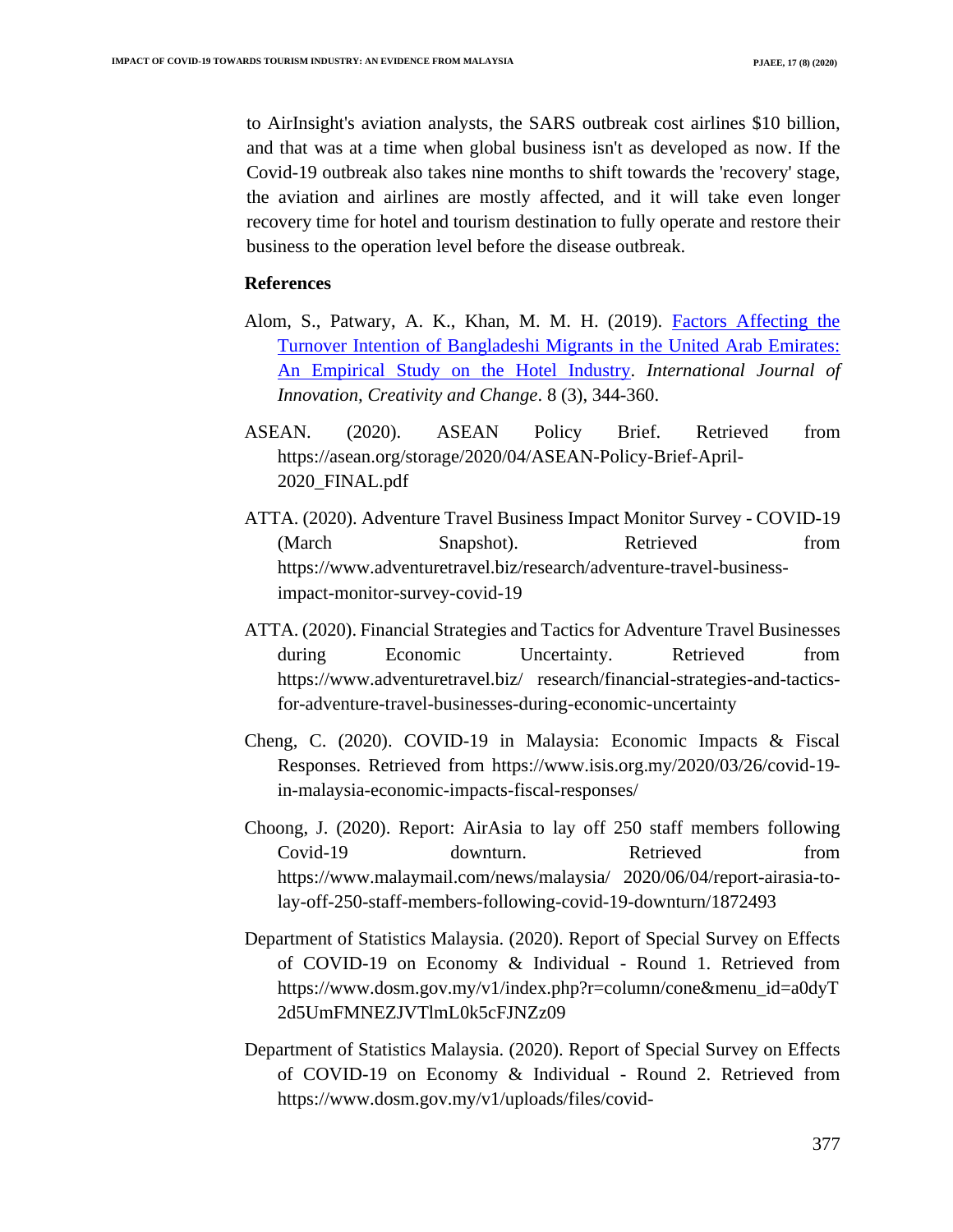19/Laporan\_Survei\_Khas\_ Kesan\_Covid-19\_kepada\_Individu\_Pusingan\_2.pdf

- Duddu, P., (2020). Coronavirus in Malaysia: COVID-19 outbreak, measures and impact. Retrieved from https://www.pharmaceuticaltechnology.com/features/coronavirus-affected-countries-malaysia-covid-19-outbreak-measures-tourism-economy-impact/
- Dzulkifly, D., (2020). Muhyiddin: Tourism industry hit hardest by Covid-19, faces RM3.37b loss. Retrieved from https://www.malaymail.com/news/malaysia/2020/03/13/ muhyiddintourism-industry-hit-hard-by-covid-19-to-lose-rm3.37b-while-gdps/1846323
- EdgeProp, (2020). Plenitude shuts down 3 hotels, downsizes others on Covid-19. Retrieved from https://www.edgeprop.my/content/1676315/plenitudeshuts-down-3-hotels-downsizes-others-covid-19
- Ekstein, N., (2020). The Coronavirus's Effect on Tourism Will Carry Into 2021, Experts Say. Say. Retrieved from https://www.bloomberg.com/news/articles/2020-02-13/coronavirus-seffect-on-tourism-will-carry-into-2021-experts-say
- Ernst & Young (2020). Economic impact of COVID-19: A Malaysian context. Retrieved from https://insap.org.my/wp-content/uploads/2020/04/COVID-19-Economic-Impact\_Malaysia\_080420.pdf
- Faus. J., (2020). This is how coronavirus could affect the travel and tourism industry. Retrieved from https://www.weforum.org/agenda/2020/03/worldtravel-coronavirus-covid19-jobs-pandemic-tourism-aviation
- Flanders Trade. (2020). CORONA VIRUS The situation in Malaysia. Retrieved from the state of the state of the state of the state of the state of the state of the state of the state of the state of the state of the state of the state of the state of the state of the state of the state of https://www.flandersinvestmentandtrade.com/export/nieuws/corona-virus- %E2%80%93-situation-malaysia
- Gomes. V. (April 2020) Left to entertain themselves. Retrieved from https://www.theedgemarkets.com/article/left-entertain-themselves
- Hasanat, M. W., Hoque, A., Shikha, F. A., Anwar, M., Hamid, A. B. A., & Tat, H. H. (2020). The Impact of Coronavirus (Covid-19) on E-Business in Malaysia. Asian Journal of Multidisciplinary Studies, 3(1).
- IATA, (2020). COVID-19 Wider economic impact from air transport collapse. Retrieved from https://www.iata.org/en/iata-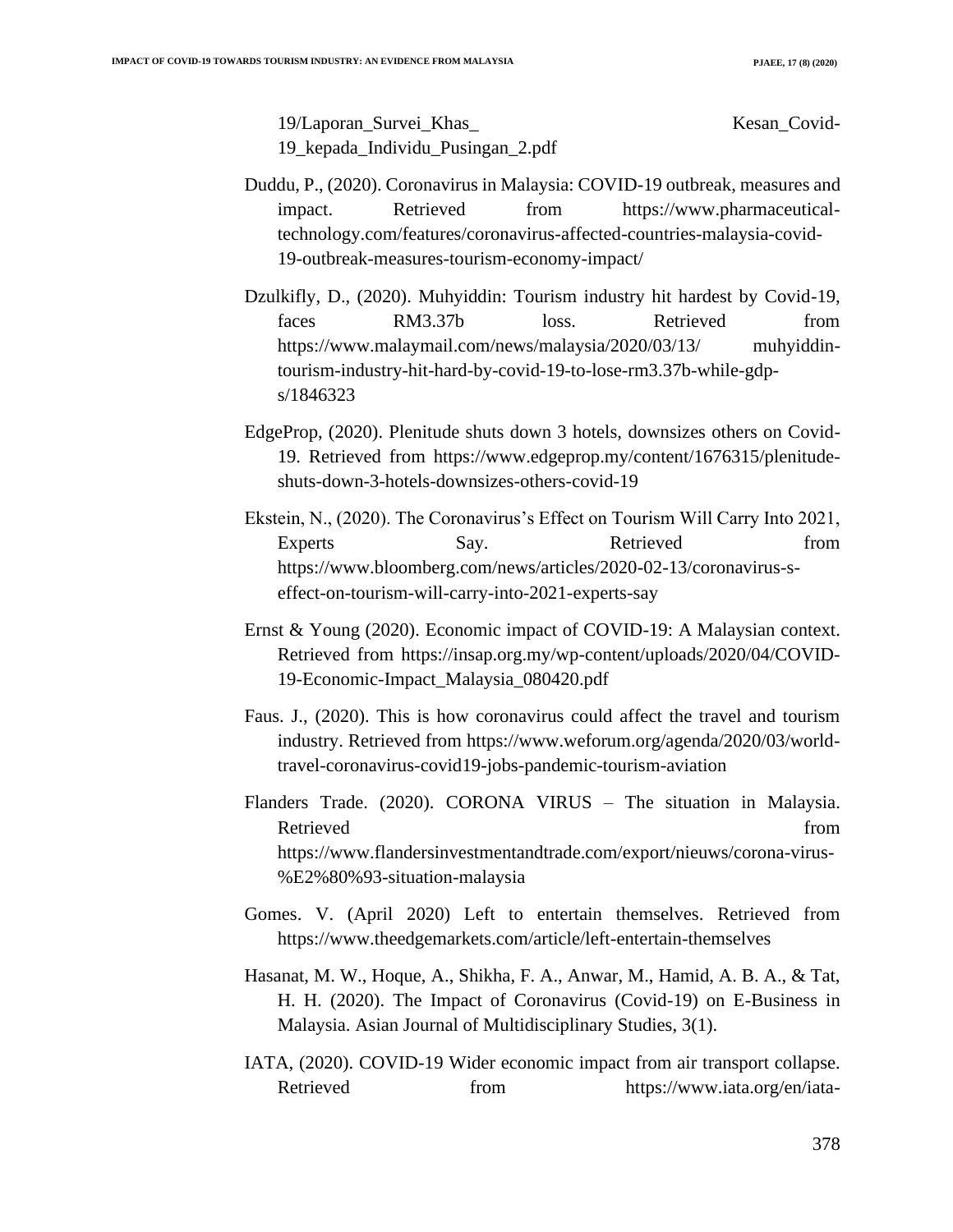repository/publications/economic-reports/covid-19-wider-economicimpact-from-air-transport-collapse/

- ICAO (2020). Effects of Novel Coronavirus (COVID‐19) on Civil Aviation: Economic Impact Analysis Retrieved from https://www.icao.int/sustainability/Documents/COVID-19/ICAO\_Coronavirus\_Econ\_Impact.pdf
- Institute for Development Studies. (2020). Results of The Survey On The Impact Of Covid-19/ MCO On Tourism Product Operators In Sabah. Retrieved from https://ids.org.my/main/wp-content/uploads/2020/04/IDS-Tourism-Product-Operators-Survey-Report.pdf
- Islam, R., & Patwary, A. K. (2013). Factors influencing to the policy and strategies used to disabled employment in hospitality industry. *Advances in Environmental Biology*, 2598-2606.
- Kamarudin, L. M., Patwary, A. K., Mahmud, S. R. A. (2020). Measuring Perceived Benefits and Financial Performance in Mice Tourism: The Mediating Role of Web 2.0 Adoption Intention. *Hamdard Islamicus*, *43* (2), 972-992.
- Krungsri Research, (2020). Coronavirus Outbreak: Impact on Thai Economy. Retrieved from https://www.krungsri.com/bank/getmedia/d706b776-0f5f-4041-b6c9-71c263fff796/ RI\_Coronavirus\_Outbreak\_200211\_EN.aspx
- Malaysia Association of Hotel. (2020). Surviving Covid-19 Hotel Industry of Malaysia. Retrieved from http://www.hotels.org.my/
- Malaysian Institute of Economic Research MIERS, (2020). The Economic Impacts of Covid-19. Retrieved from https://www.mier.org.my/theeconomic-impacts-of-covid-19/
- Medina, A., F., (2020). Malaysia Issues Stimulus Package to Combat COVID-19 Impact. Retrieved from https://www.aseanbriefing.com/news/malaysiaissues-stimulus-package-combat-covid-19-impact/
- Moore, M. (2020). COVID-19 impact on tourist arrivals APAC 2020 by country or region. Retrieved from https://www.statista.com/statistics/1103147/apaccovid-19-impact-on-tourist-arrivals-by-country/#statisticContainer
- Murallitharan, M. (2020). Deep impact of Covid-19. Retrieved from https://www.freemalaysiatoday.com/category/opinion/2020/03/14/deepimpact-of-covid-19/

New Straits Times. (2020). 2020 Economic Stimulus Package - full speech text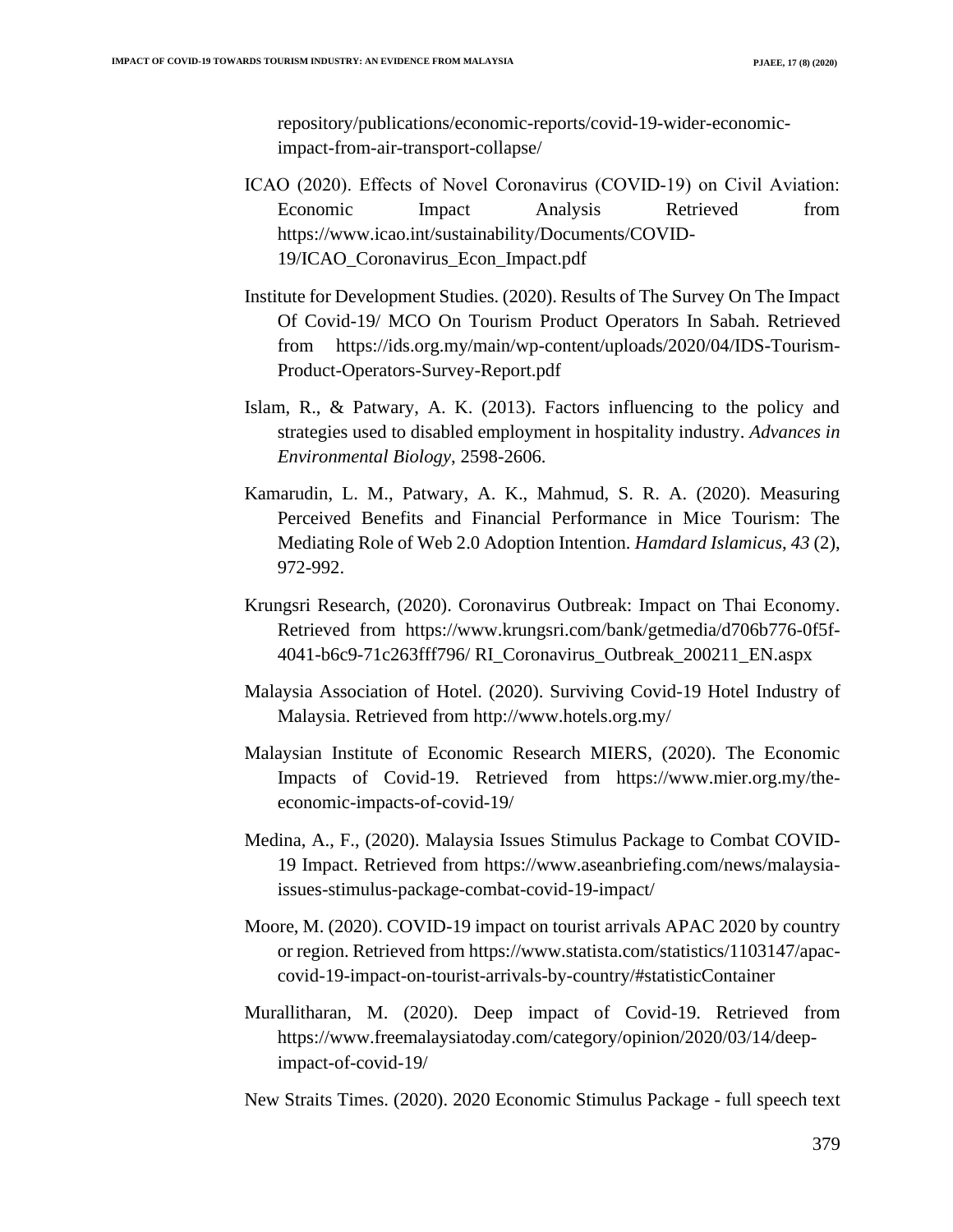(in English). Retrieved from https://www.nst.com.my/news/nation/2020/02/569732/2020-economicstimulus-package-full-speech-text-english

- New Straits Times. (2020). Sarawak CM announces RM1.15bil aid package. Retrieved from the settlement of the settlement of the settlement of the settlement of the settlement of the set https://www.nst.com.my/news/nation/2020/03/577410/sarawak-cmannounces-rm115bil-aid-package
- Oğuz. B., Gordon, G., & Cruz, H. H. (2020). Global tourism and the COVID-19 pandemic. Retrieved from https://www.dailysabah.com/opinion/oped/global-tourism-and-the-covid-19-pandemic
- Patwary, A. K. (2017). The Influence of Socio-Demographic Factors in Domestic Tourists Complaining Constraints with Hotel Services. Published Masters Dissertation, Universiti Utara Malaysia.
- Patwary, A. K., Omar, H., Tahir, S. (2020). A Conceptual Model of What Influences Consumers When Visiting Green Hotels in Malaysia. *International Journal of Innovation, Creativity and Change, 11* (11), 11-25.
- Permal, S., & Jamal. N. (2020). Geo-Economic Impact of COVID-19 on the Maritime Sector in Malaysia. Retrieved from http://www.mima.gov.my/ phocadownloadpap/seaviews/Ge-Economic-Impact-of-Coronavirus-andthe-impact-to-Maritime-Sector-in-Malaysia.pdf
- Prime Minister Office of Malaysia. (2020). Movement Control Order: FAQ & Info. Retrieved from https://www.pmo.gov.my/2020/03/movement-controlorder-faq-info/
- Reuters. (2020). Malaysia's AirAsia founders not taking salary; staff accepts up to 75% pay cut. Retrieved from https://www.reuters.com/article/us-healthcoronavirus-malaysia-airasia-g/malaysias-airasia-founders-not-takingsalary-staff-accepts-up-to-75-pay-cut-idUSKCN21U054
- Reuters. (2020). Malaysia's AirAsia seeks government loan amid pandemic: Bloomberg Markets. Retrieved from https://www.reuters.com/article/ushealth-coronavirus-airasia-loan/malaysias-airasia-seeks-government-loanamid-pandemic-bloomberg-markets-idUSKBN21L1A9
- Russell, M. (2020). COVID-19 Impact on Events Research: Top-line Results for Planners. Retrieved from https://www.pcma.org/covid-19-impact-eventsindustry-planners-survey-results/
- Sabah Tourism Board. (2020). Sabah Tourism Arrivals. Retrieved from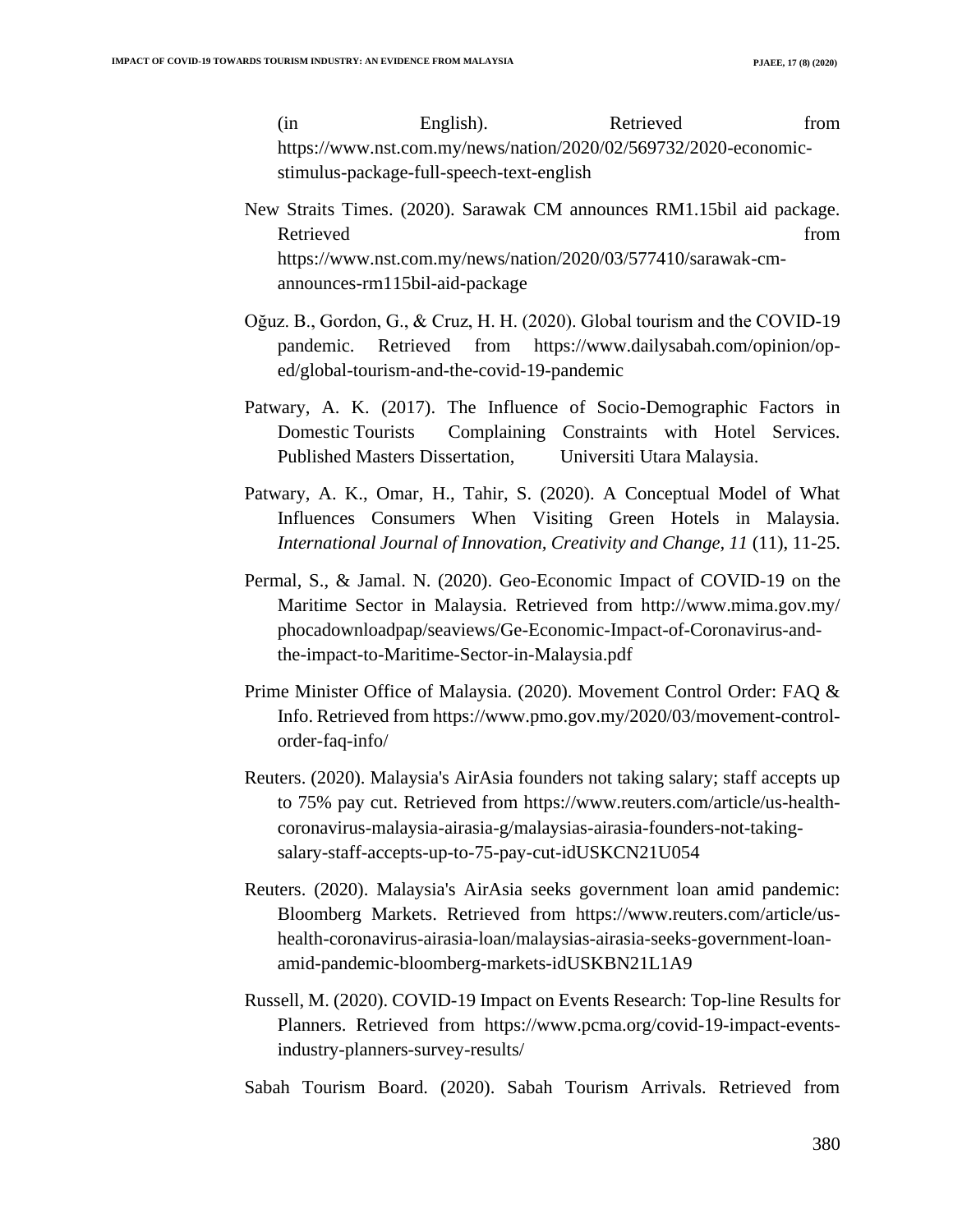https://www.sabahtourism.com/statistics/?locale=en

- Saez, E., & Zucman, G. (2020). Keeping Business Alive: The Government as Buyer of Last Resort. EfIP Policy brief, 20.
- Salcedo, A., Yar, S. & Cherelus, G. (2020). Coronavirus Travel Restrictions, Across the Globe. Retrieved from https://www.nytimes.com/article/coronavirus-travel-restrictions.html
- Simpleflying. (2020). Airbus To Sell 6 Planes Originally Destined For AirAsia. Retrieved from https://simpleflying.com/airbus-air-asia-sale/
- Solaris, J. (2020). Coronavirus and Events: Outlook and Recovery Timeline. Retrieved from https://www.eventmanagerblog.com/events-coronavirus
- STR, (2020). COVID-19 webinar summary: 5 key points on ASEAN, 16 April. Retrieved from https://str.com/data-insights-blog/covid-19-webinarsummary-5-key-points-asean-16-april
- TEAM. (2020). Tourism Business Survey 2020. Retrieved from https://teamsecretariat.wixsite.com/team-malaysia
- The Star. (2020). 70% of Malindo Air staff to take unpaid leave. Retrieved from https://www.thestar.com.my/business/business-news/2020/04/08/70-ofmalindo-air-staff-to-take-unpaid-leave
- The Star. (2020). Event companies in Penang feeling the strain of Covid-19 Retrieved from  $\blacksquare$ https://www.thestar.com.my/news/nation/2020/02/19/event-companies-inpenang-feeling-the-strain-of-covid-19
- The Sun Daily. (2020). Group announces closing down hotels in Penang, Ipoh. Retrieved from https://www.thesundaily.my/covid-19/ group-announcesclosing-down-hotels-in-penang-ipoh-CC2334499
- Tourism Malaysia. (2020). Survey on Domestic Travel in Malaysia after Movement Control Order (MCO). Retrieved from https://www.tourism.gov.my/files/uploads/DomTravelerSurveyafterMCO4 .pdf
- TRINET. (2020). Initial TRINET Responses to COVID-19 Tourism. Retrieved from https://ttra.com/wp-content/uploads/2020/04/TRINET-COVID-19- Recovery.pdf
- UNWTO. (2020). Impact assessment of the COVID-19 outbreak on international tourism. Retrieved from https://webunwto.s3.eu-west-